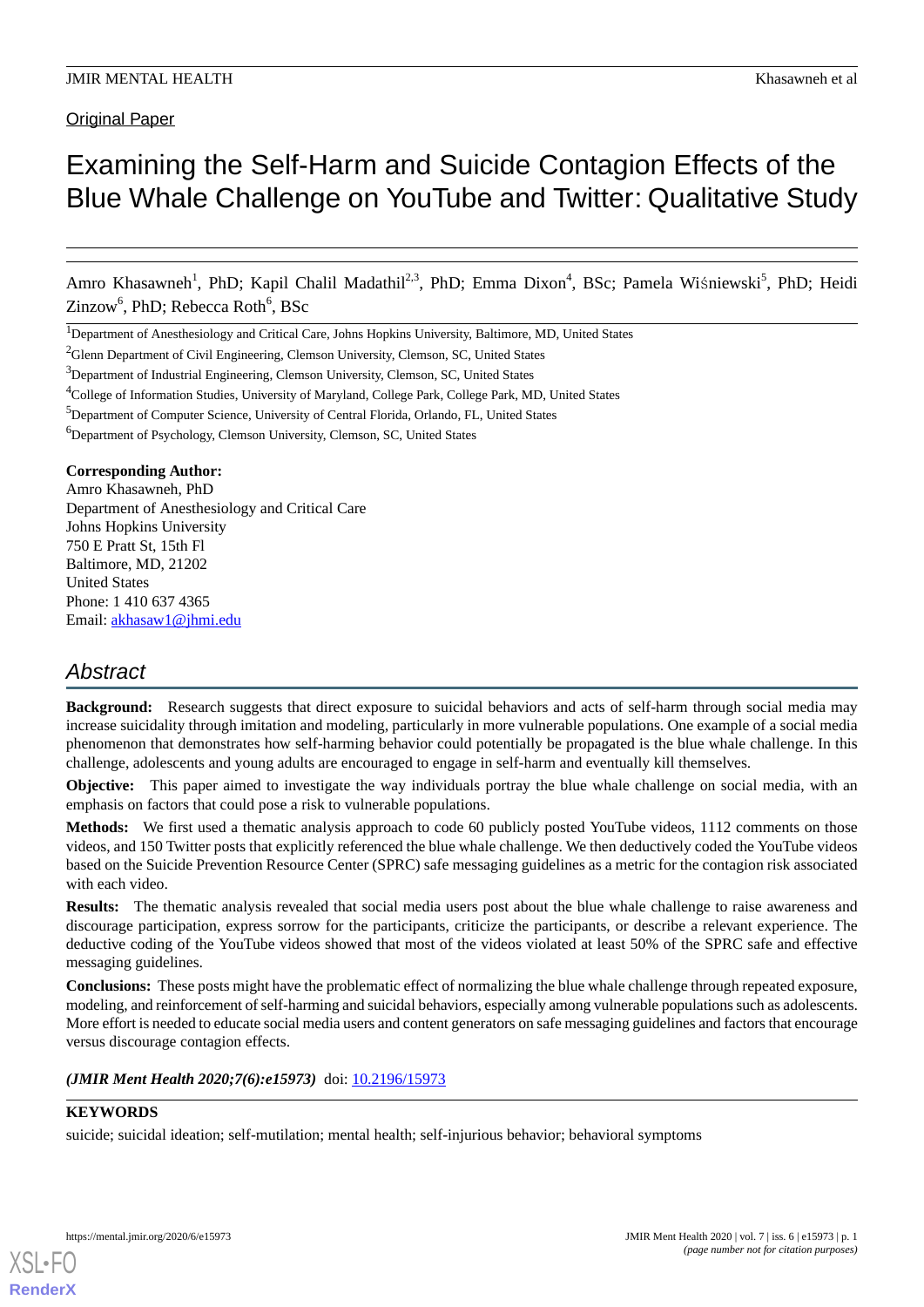# *Introduction*

#### **Background**

Adolescents and young adults are the largest population using the internet as it has become essential for their schoolwork, information collection, and socializing [[1](#page-9-0)[-6](#page-10-0)]. Communication tools on the internet, including emails, direct texting, and blogging, have become fundamental in adolescents' social development [[7](#page-10-1)-[9\]](#page-10-2). More recently, web-based social networks, also known as social media, such as Facebook, Instagram, Twitter, and YouTube, have become increasingly popular and common among adolescents as sites where they can develop public accounts or profiles to connect with other individuals and see their list of connections and posts [[7,](#page-10-1)[9](#page-10-2)-[11\]](#page-10-3).

Although social media has created a number of opportunities for individuals to garner social support on the web [[1](#page-9-0),[2](#page-9-1)[,12](#page-10-4)-[14\]](#page-10-5), it also has the potential to negatively impact vulnerable individuals. Recent studies have highlighted how social media can be used to harass, discriminate  $[15,16]$  $[15,16]$  $[15,16]$ , dox  $[17]$  $[17]$ , and socially disenfranchise individuals [\[18](#page-10-9)[-20](#page-10-10)]. Some research even suggests that social media use may be a contributing factor to the significant increase in suicide rates and depressive symptoms among adolescents in the past decade [[1](#page-9-0)[,21](#page-10-11),[22\]](#page-10-12). Evidence suggests that suicidal behavior can be propagated through social contagion effects, which occur when self-harming behavior is modeled, normalized, and reinforced in media depictions [[23](#page-10-13)[-25](#page-10-14)].

The public health and psychological literature has established that nonsuicidal self-injury (NSSI), or the purposeful infliction of damage to one's body through cutting, burning, or bruising, can be propagated through social modeling or imitating the behaviors of those we observe [\[23](#page-10-13)[,26](#page-10-15)]. Similarly, direct exposure to suicidal behaviors through peers and/or media leads to an increase in suicidality through imitation and modeling [\[27](#page-10-16),[28\]](#page-11-0). These effects are referred to as suicide contagion and are most notable in adolescents and young adults [\[26](#page-10-15),[29](#page-11-1)[,30](#page-11-2)]. There is a strong relationship between stories of suicide in traditional media and a subsequent increase in suicide rates [\[31](#page-11-3),[32\]](#page-11-4), especially for prominent stories [[33\]](#page-11-5). Vulnerable adolescents with preexisting mental health conditions and suicide risk factors are at a higher risk to perceive maladaptive self-injurious behavior as an effective coping strategy [[34\]](#page-11-6), particularly when they see others use these behaviors to achieve an attractive goal such as garnering the attention of others [\[35](#page-11-7)].

Depictions of suicide and self-harm in traditional media have been shown to have harmful effects on vulnerable individuals, even when they describe a false or fictional behavior [\[33](#page-11-5),[36\]](#page-11-8). Through social contagion, these harmful behaviors may occur more frequently because of the repetitive exposure and modeling via social media, especially when such content goes *viral* [[23](#page-10-13)[-25](#page-10-14)]. Virality is defined as "achieving a large number of views in a short time period" [[37\]](#page-11-9). Such widespread exposure to harmful or suggestive content is particularly detrimental to vulnerable individuals, including adolescents and young adults [[35](#page-11-7)[,38](#page-11-10)]. As a result of research indicating contagion effects related to medial portrayals of suicide and self-harm behavior, the Suicide Prevention Resource Center (SPRC) developed a

 $XS$ -FO **[RenderX](http://www.renderx.com/)** list of safe and effective messaging guidelines to advise media outlets on the means for reducing the contagion risks and harmful effects associated with media portrayals of suicidal behavior [[39\]](#page-11-11). However, these guidelines are not consistently applied across media outlets, and they have not been specifically tailored for messaging via social media.

In the social media literature, Facebook's controversial *emotional contagion* study provides large-scale empirical evidence that indirect interactions via social media can also unknowingly influence one's emotional state [\[40](#page-11-12)-[42\]](#page-11-13). For instance, researchers interviewed 90 inpatient adolescents with a history of NSSI, finding that most of the participants were exposed to NSSI via traditional or social media before engaging in self-harming behaviors [\[24](#page-10-17)]. Recent attention has focused on how social media, in particular, may play a role in mental health [\[43\]](#page-11-14) and suicide risk [\[44](#page-11-15),[45](#page-11-16)]. Social media may influence suicidality via factors such as cyberbullying, peer pressure in forums to engage in self-injurious behavior, and glamorized graphic videos and images depicting lethal means used in such behavior [[46,](#page-11-17)[47\]](#page-11-18). In addition, exposure to certain methods of self-injury was directly related to engaging in this behavior, and the more frequently youth were exposed to self-injury–related content in the media, the more frequently they engaged in self-injurious activities [[24\]](#page-10-17). However, exposure to self-injury alone does not relate to engagement in this behavior; rather, it is the frequency of the exposure to self-injury as a coping mechanism that can result in engagement [\[24](#page-10-17)]. The necessity for studying this contagion effect in the era of social media is that it can be spread and propagated through web-based social networks more rapidly and widely than through traditional media [[48\]](#page-11-19). Such widespread exposure to harmful or suggestive content is particularly detrimental to vulnerable populations, including adolescents and young adults [\[35](#page-11-7)[,37](#page-11-9)]. Thus, suicide contagion is the theoretical framework that motivates this study.

Most of the literature regarding adolescent web safety focuses on sexual or aggressive behaviors that put youth at risk [[49\]](#page-11-20). Unfortunately, few studies have examined how social media can influence adolescents and young adults to engage in self-harming behavior [[24,](#page-10-17)[46](#page-11-17),[50\]](#page-11-21). Therefore, interdisciplinary research is beginning to highlight the urgent need to form a cohesive research agenda around digital self-harm [[50\]](#page-11-21), web-based NSSI [[51\]](#page-11-22), the use of social media to discuss deliberate self-harm acts [[52,](#page-11-23)[53\]](#page-12-0), and acts of cybersuicide [[52,](#page-11-23)[53\]](#page-12-0). Most of this work, however, is in its early stages, with few drawing upon the developmental aspect of vulnerable adolescents'social media use.

#### **Objective**

One example of viral self-harming behavior that has generated significant media attention is the blue whale challenge. Allegedly, in this challenge, adolescents and young adults are encouraged to engage in self-harm and eventually kill themselves. The media claims that this challenge, which was first released in Russia in 2013, includes a series of 50 challenges sent directly to teens, each with increasing levels of self-harm and isolation [\[54](#page-12-1)]. According to the media, the creator of the game, Philipp Budeikin, a Russian psychologist, wanted to "cleanse the society of biological waste," meaning the people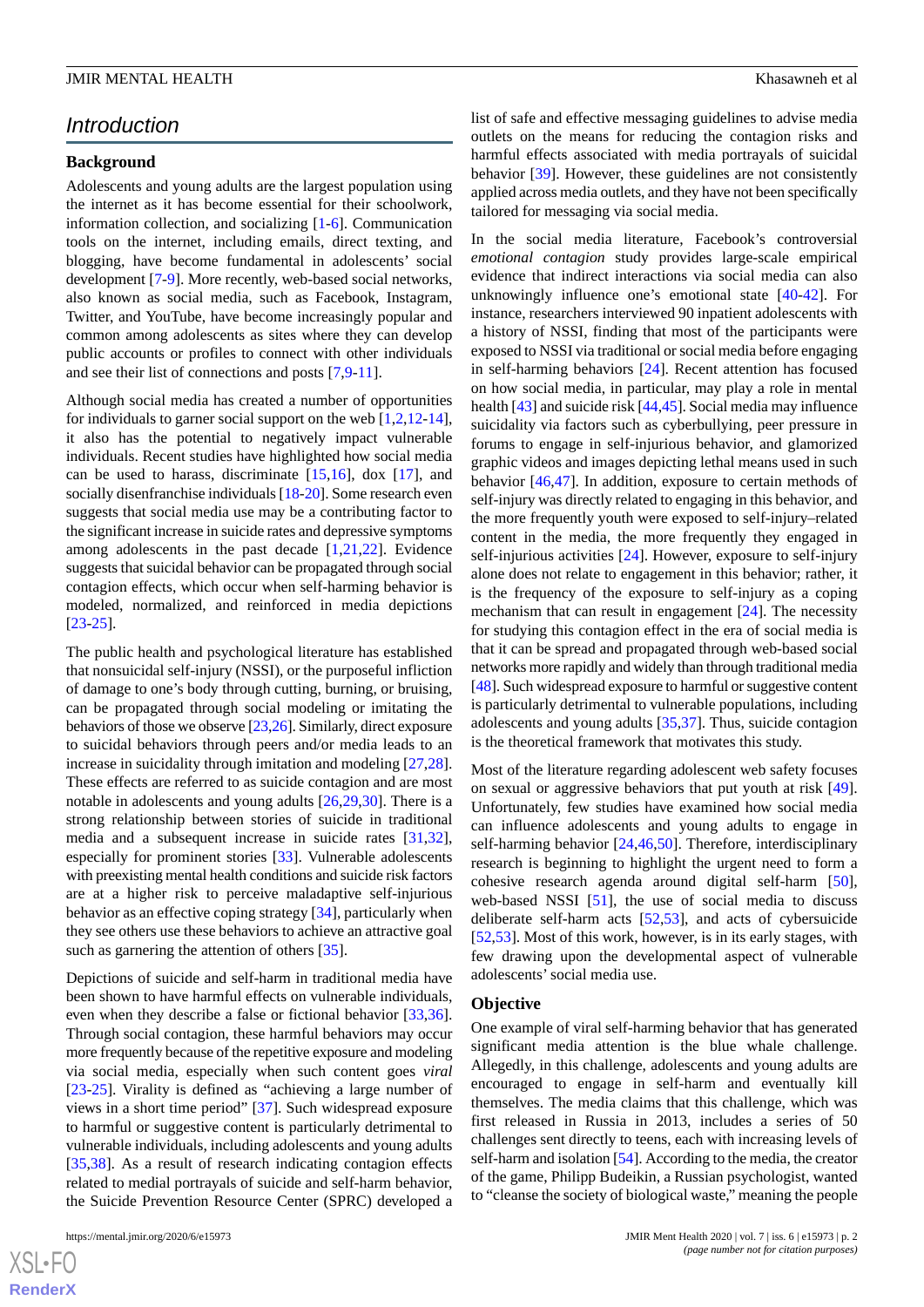who are willing to kill themselves for the game are *biological waste* [[55\]](#page-12-2). Although there is insufficient evidence to support the existence of the challenge, we believe its portrayal on social media (or any similar medium) has the potential to impact vulnerable individuals. Research exploring ethical concerns related to the blue whale challenge, the effects the game may have on adolescents, and potential governmental interventions is needed. However, we are unaware of any research that examines potential suicide and NSSI contagion risk regarding the challenge. To address this gap in the literature, this study uses qualitative analysis research techniques to provide empirical evidence of the risk associated with self-harm and suicide contagion through the portrayal of the blue whale challenge on YouTube and Twitter posts. More specifically, the purpose of this study was to explore the following questions:

*Research question 1:* How is the blue whale challenge presented and described on YouTube and Twitter?

*Research question 2:* To what extent are YouTube videos compliant with the safe and effective suicide messaging guidelines provided by the SPRC?

# *Methods*

#### **Study Overview**

In this study, we selected 2 social media platforms for data collection, YouTube and Twitter, as these are among the most popular social media platforms used by youth and young adults [[56\]](#page-12-3). We identified the common themes of YouTube videos, comments on those videos, and Twitter posts by conducting a thematic analysis [\[57](#page-12-4)] on the data extracted from these platforms. The methodology we followed is an iterative qualitative coding process that starts by reviewing the raw data by multiple researchers and ends with a set of themes that represents the majority of the data [[57\]](#page-12-4). In addition to the thematic analysis, we deductively coded the YouTube videos based on the SPRC safe and effective messaging guidelines to explore if these videos violated or adhered to these guidelines, the extent of violation, and which guidelines were violated more frequently than the others. To protect the identity of the users, we have not included any specific information regarding the user's names or their web identifier in the paper. In addition, the quotes included in the manuscript have been paraphrased without changing the meaning to make it challenging from a search-ability standpoint. Next, we describe in detail how we collected the data from social media platforms, how we conducted the thematic analysis, and how we coded the YouTube videos based on SPRC guidelines.

#### **Data Collection**

YouTube and Twitter were selected as appropriate sources for data collection for 2 reasons. First, both platforms are ranked among the top 20 most popular social media sites. Second, posts

on these platforms are normally open to the public [[56](#page-12-3)[,58](#page-12-5),[59\]](#page-12-6). The videos were searched using the YouTube search engine with the key phrase *blue whale challenge*. Next, we sorted the results by relevance, an option provided by YouTube that ranks the videos in descending order relative to the keyword queries based on several factors including "how well the title, description, and video content match the query and which videos have driven the most engagement for the query" [[60\]](#page-12-7). Covington et al [[61\]](#page-12-8) described the algorithm used by YouTube in detail. We collected information from the first 60 videos on the list, which, combined, have a length of around 12 hours. The process of collecting and coding the data was iterative, an approach suggested by Saunders et al  $[62]$  $[62]$ , to assure data saturation  $[63]$  $[63]$ , which indicates that "on the basis of the data that have been collected or analyzed hitherto, further data collection and/or analysis are unnecessary" [\[62](#page-12-9)]. We did so by beginning the coding process with 40 videos and continued collecting videos until by the 60th video, wherein no more new codes in the data emerged. Interestingly, only 5 of these 60 videos required age verification. The following information was collected for each video: the link, the number of views, and the first 30 comments sorted by *top comments*, if present, as at this point, data saturation was achieved as found by iteratively collecting and coding data [\[63](#page-12-10)]. Top comments are identified by YouTube based on how many users like versus dislike a comment. A total of 1112 comments were collected for coding. Inclusion criteria for the videos were (1) relation to the blue whale challenge and (2) in English, translated into English, or contained English subtitles. Inclusion criteria for the comments were as follows: the comment (1) had to be in English and (2) include words. This data collection strategy was chosen to mimic the typical user behavior search strategy [[64-](#page-12-11)[66\]](#page-12-12).

In addition to these YouTube videos, 150 Twitter posts were randomly collected using the social media monitoring and analytics tool Salesforce (Radian6) [[66\]](#page-12-12), which is a tool that listens, tracks, and analyzes conversations across different web-based channels based on the provided keywords [[67\]](#page-12-13). Although Radian6 can only analyze posts in 10 different languages and is the most expensive social media monitoring tool, it can analyze almost all types of complex posts including forums/news/media, blogs, microblogs, geography, history, and sentiment [[68\]](#page-12-14). These posts were collected from February 2012 to February 2018 using the keywords and inclusion criteria provided in [Table 1.](#page-3-0) The timeline for collecting the data was chosen to cover the period where it is believed that blue whale challenge was most active [[69\]](#page-12-15). We also conducted a Google Trends analysis with the key words *blue whale challenge* and found that the challenge was searched for most frequently from 2017 to 2018, which includes our search period. We initially collected 100 Twitter posts for analysis and continued to collect and code posts until no new codes emerged, meaning all posts collected reflected the existing codebook, with data saturation [[62\]](#page-12-9) occurring at 150 posts.

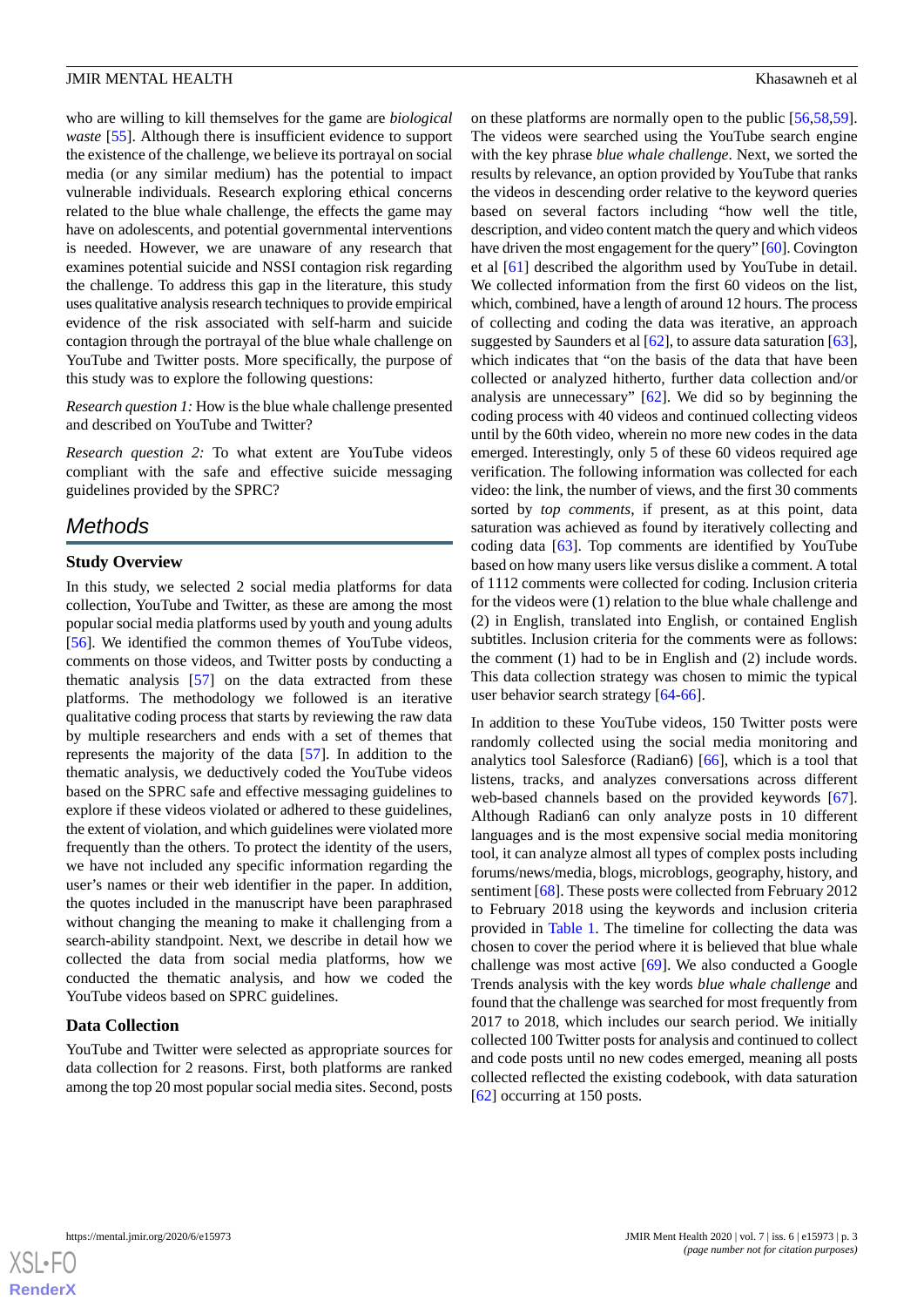<span id="page-3-0"></span>

|  |  |  |  |  |  |  | Table 1. Keywords, hashtags, and inclusion criteria for collecting Twitter posts using Radian6. |
|--|--|--|--|--|--|--|-------------------------------------------------------------------------------------------------|
|--|--|--|--|--|--|--|-------------------------------------------------------------------------------------------------|

| Variable           | Term or criteria                                                                                                         |
|--------------------|--------------------------------------------------------------------------------------------------------------------------|
| Keywords           | "Blue Whale Challenge"<br>"Blue Whale Game"<br>"BWC"                                                                     |
| Hashtags           | "#BlueWhaleChallenge"<br>"#BlueWhaleGame"<br>"#Blue_Whale_Challenge"<br>"#Blue Whale Game"<br>" $#BWC"$<br>$\bullet$     |
| Inclusion criteria | The post had to be in English and related to the blue whale challenge.<br>٠<br>No duplicates or "reTweets."<br>$\bullet$ |

#### **Thematic Analysis**

We conducted a thematic analysis following the 6 phases recommended by Braun and Clarke [\[57](#page-12-4)]. First, the researchers familiarized themselves with the data (phase 1) and read and reread the data to note any initial observations. Then, the researchers started the coding process (phase 2) to identify the subthemes (codes) within the YouTube videos, YouTube comments, and Twitter posts. Due to the different policies, technical affordances, and data types of these platforms [[50](#page-11-21)[,58](#page-12-5),[59\]](#page-12-6), we first analyzed each data type separately and then compared similar findings across platforms.

Initial codes were developed by dividing the top 40 videos, their top 30 related comments, and 100 Twitter posts between the 2 researchers. Each researcher then identified a set of codes on their own describing the data found in the videos, comments, and Twitter posts. The 2 researchers then had a meeting to combine their individual sets of codes into 3 comprehensive sets (1 for each type of data being analyzed). We called the resulting set of codes a codebook. The researchers conducted a pilot analysis on the top 40 YouTube videos, 695 YouTube comments under those videos, and 100 Twitter posts to ensure that the initial codebooks sufficiently summarized the data. Following the completion of the pilot analysis, the codebooks were modified by the both researchers together to more accurately summarize the data.

Once the codebooks were finalized, the full analysis of 60 YouTube videos, 1112 YouTube comments under those videos, and 150 Twitter posts was conducted. The 2 researchers separately coded all the data without collaboration to negate bias. Double-coding was allowed for the YouTube videos but not for the YouTube comments and Twitter posts. After coding was complete, they compared their codes with identify conflicts. When the 2 researchers disagreed, they used a consensus-forming process [[70\]](#page-12-16), where they discussed the underlying differences in their interpretation until they agreed which theme best suited the data. The final codebooks and results are provided in [Multimedia Appendices 1-](#page-9-2)[3.](#page-9-3) All coding results were entered into Atlas.ti [[71\]](#page-12-17), a qualitative coding software, to conduct axial coding and develop emergent themes across the 3 data types (phase 3). Both researchers worked together to tie the related codes into overarching themes. Then, the researchers reviewed the themes to ensure that they represented the data (phase 4). Following this, the researchers named, defined, and wrote about the themes (phases 5 and 6).

# **Coding Based on Safe and Effective Messaging Guidelines**

The SPRC developed 9 safe and effective messaging guidelines based on best practices from research to reduce the risk of inducing self-harm or suicide-related contagion in those who view a message [\(Table 2\)](#page-4-0) [[33,](#page-11-5)[39](#page-11-11),[72\]](#page-12-18). Either following or violating these guidelines represents a metric for the contagion risk associated with a social media post. Each of the YouTube videos was compared with the 9 SPRC safe messaging guidelines by 2 researchers to determine if it adheres or violates each guideline. The researchers conducted 2 rounds of deductive coding [\[70](#page-12-16)] based on these guidelines. In the first round, they coded the first 40 YouTube videos individually. Then, they had a meeting to discuss any discrepancy in their coding strategy. Then, they started the second round of coding, where they coded all the 60 YouTube videos. The interrater reliability measured by Cohen κ was 0.66. If the 2 researchers disagreed on a code, the video was set aside for further consensus coding.

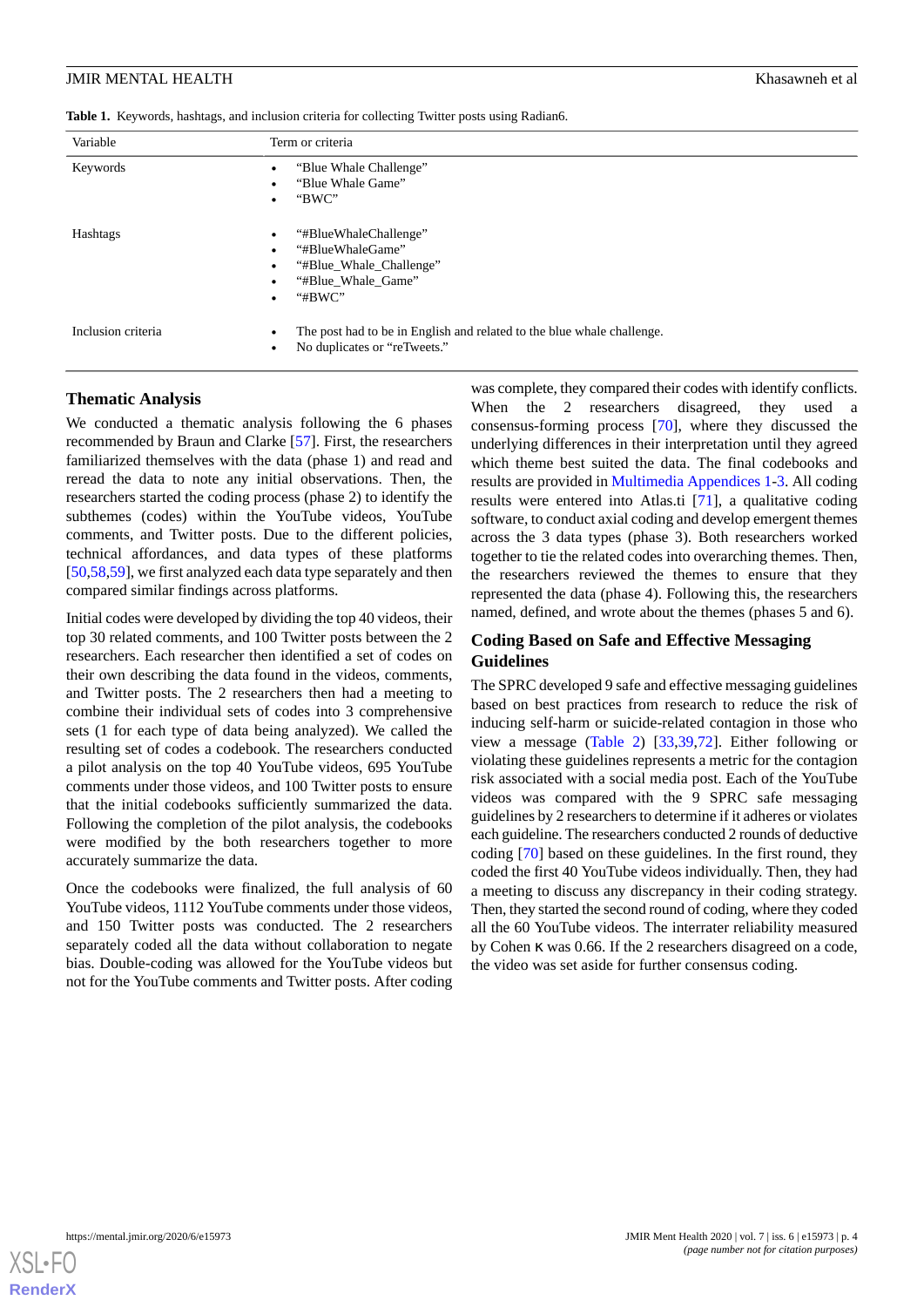#### <span id="page-4-0"></span>**Table 2.** Suicide Prevention Resource Center's safe and effective messaging for suicide prevention.

| Guideline                                                                                        | Description                                                                                                                                                                                                                                                                                                                                                                     |
|--------------------------------------------------------------------------------------------------|---------------------------------------------------------------------------------------------------------------------------------------------------------------------------------------------------------------------------------------------------------------------------------------------------------------------------------------------------------------------------------|
| Emphasize seeking help and provide infor-<br>mation on where to find it                          | Provide steps for finding mental health treatment. Advise that help is available through local service<br>providers and crisis centers and through the National Suicide Prevention Lifeline (1-800-273-8255).                                                                                                                                                                   |
| Emphasize prevention                                                                             | Highlight that suicide is avoidable and preventable and that there are actions for individuals who have<br>suicidal thoughts to prevent them from acting on those thoughts [73].                                                                                                                                                                                                |
| List the warning signs as well as the risk<br>and protective factors of suicide                  | List the warning signs like the ones developed by the American Association of Suicidology. List what<br>could both reduce and increase the risk of suicide; these can be found on pages 35-36 in the National<br>Strategy for Suicide Prevention. Educate people on how to identify a person with self-harming thoughts.                                                        |
| Highlight effective treatments for underly-<br>ing mental health problems                        | A total of 46% of people who died by suicide from 2014 to 2016 had a known mental health condition,<br>with 67% of them having a history of treatment for substance abuse. Among them, 46.7% had recently<br>been released from a psychiatric facility [74], a percentage which can be reduced by providing improved<br>access to effective treatments and social support [75]. |
| Avoid glorifying or romanticizing suicide<br>or people who died by suicide                       | Vulnerable younger adults may relate to the attention given to and sympathy for a person who committed<br>suicide $[76]$ .                                                                                                                                                                                                                                                      |
| Avoid normalizing suicide by presenting it.<br>as a common event                                 | Suicide ideation is not seen as normal by most people, and they do not consider it an option. However,<br>presenting suicide as a common event may remove this bias [77].                                                                                                                                                                                                       |
| Avoid presenting suicide as an inexplicable.<br>act or explain it as a result of stress only     | Doing so may encourage identification with the victim as well as ignoring the complexity and preventabil-<br>ity of suicide. Presenting suicide as explainable or a result of stress only misleads vulnerable individuals<br>to believe that it is a normal response to common life situations [72,77-80].                                                                      |
| Avoid focusing on personal details of peo-<br>ple who died by suicide                            | Vulnerable younger adults may feel they are like the person who committed suicide, eventually leading<br>them to consider taking their lives in the same way [79].                                                                                                                                                                                                              |
| Avoid presenting overly detailed descrip-<br>tions of suicide victims or methods of sui-<br>cide | Including pictures and/or descriptions of where and how an individual died by suicide may lead a vul-<br>nerable person to imitate the act $[79,80]$ .                                                                                                                                                                                                                          |
|                                                                                                  |                                                                                                                                                                                                                                                                                                                                                                                 |

# *Results*

#### **Overview**

This research focused on 2 main components: first, exploring the types of messages social media users share about the blue whale challenge via YouTube and Twitter, and second, the violation of SPRC guidelines in YouTube videos. We identified the common themes across YouTube videos, YouTube comments, and Twitter posts using an inductive coding approach. Then, we used a deductive coding approach to explore how many of the YouTube videos violated the SPRC guidelines. We subsequently compared these videos with the number of views and finally looked at which of the guidelines tended to be violated more often than others. In this section, we first

present the 4 identified themes, and then, we describe the violation of the SPRC guidelines.

# **Common Themes Across Social Media Platforms (Research Question 1)**

We identified 4 common themes among all the posts in the 3 data types included in this study. [Table 3](#page-5-0) presents the themes, the corresponding codes (code definitions can be found in [Multimedia Appendices 1-](#page-9-2)[3](#page-9-3)), and the percentages of posts from each type of data. Below, we define each of the themes and provide examples from the extracted data. Note: We paraphrased illustrative verbatim quotes without changing the meaning for the following reasons: (1) to make it challenging to identify the users who made the post and (2) to fix any grammatical inaccuracy or typographical error that have been made by the user that wrote the post or comment.

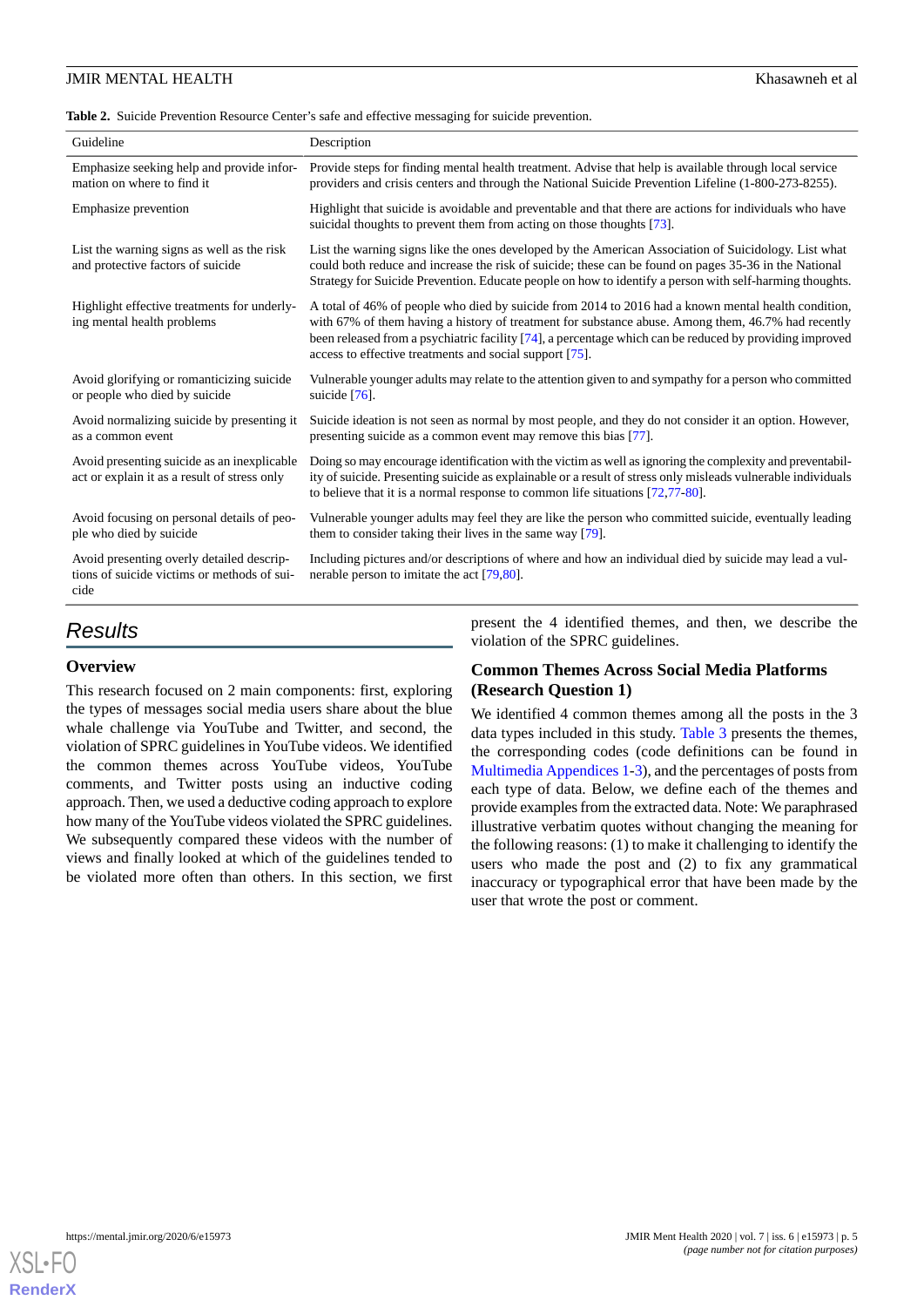<span id="page-5-0"></span>

| Table 3. Common themes and corresponding codes among the 3 data types. |  |
|------------------------------------------------------------------------|--|
|------------------------------------------------------------------------|--|

| Theme                                                                             | Relevant codes from each codebook                                                                                                                                                                                                                                                                                          | YouTube<br>videos, $n$ $(\%)$ | YouTube com-<br>ments, $n$ $(\%)$ | Twitter posts.<br>$n$ (%) |
|-----------------------------------------------------------------------------------|----------------------------------------------------------------------------------------------------------------------------------------------------------------------------------------------------------------------------------------------------------------------------------------------------------------------------|-------------------------------|-----------------------------------|---------------------------|
| Raising awareness about<br>blue whale challenge and<br>discouraging participation | YouTube videos codebook (purpose of the videos—raise<br>awareness; video topics—facts about the challenge; video<br>topics—recommendations)<br>YouTube comments codebook (criticizing the game; interven-<br>$\bullet$<br>tions and recommendations)<br>Twitter codebook (awareness; information about the chal-<br>lenge) | 50 (83)                       | 315 (28.33)                       | 103(68.7)                 |
| Expressing sorrow for peo-<br>ple with mental health issues                       | YouTube videos codebook (purpose of the videos—remem-<br>bering the victims; Encouragement—negative)<br>YouTube comments codebook (expressing sorrow; encourag-<br>$\bullet$<br>ing participants and parents)<br>Twitter codebook (mental health)                                                                          | 28 (47)                       | 123(11.11)                        | 5(3.3)                    |
| Criticizing or making jokes<br>about the participants or the<br>challenge         | YouTube videos codebook (purpose of the video—sarcastic, $6(10)$<br>$\bullet$<br>funny, or prank)<br>YouTube comments codebook (criticizing the game; criticiz-<br>ing the victims; sarcastic, funny, or prank)<br>Twitter codebook (sarcastic/funny/jokes)                                                                |                               | 530 (47.66)                       | 24(16.0)                  |
| Providing experiences and<br>asking to play                                       | YouTube videos codebook (video content—victims related)<br>YouTube comments codebook (participating; personal expe-<br>rience)<br>Twitter codebook (personal experience)                                                                                                                                                   | 36(60)                        | 178 (16.01)                       | 1(0.7)                    |

# *Theme 1: Raising Awareness About the Blue Whale Challenge and Discouraging Participation*

This theme included social media posts in which users were trying to raise awareness and warn parents about this dangerous phenomenon. YouTube videos in this context were either news reports or bloggers that started their videos by listing different names for the blue whale challenge and the statistics on how many people died by suicide due to this game. These videos, then, started discussing the tasks involved in the blue whale challenge, including that the only way out of the game is suicide. These videos frequently included clips from interviews with victims' parents or pictures of the victims while describing the blue whale challenge.

The YouTube comments in the awareness theme were against blue whale challenge and suggested that parents and authorities pay more attention to their children's safety. For example, 1 of the comments that falls in this category is:

#### *This is getting ridiculous. The government, the Federal Bureau of Investigation, or someone needs to do something about it.*

The Twitter posts in this theme centered on awareness of this dangerous game. Users were trying to spread the word to make others aware of and read more about the challenge. One example of the Twitter posts in this theme is:

#### *Please understand and beware of the Blue Whale Challenge. This is for the parents.*

This theme was most common in YouTube videos (approximately 83%) and Twitter posts (approximately 68.7%), suggesting that the majority of users on these 2 platforms are trying to spread the word about the danger of blue whale challenge.

# *Theme 2: Expressing Sorrow for People With Mental Health Issues*

This theme included social media posts in which the users expressed sorrow for those who participated in the blue whale challenge or people with mental illness issues. These videos primarily presented pictures of these people, accompanied by sad music. YouTube comments in the expressing sorrow theme included words of encouragement and support for people with mental health issues. An example of these supportive comments is:

*Love you girl. So many people care about you. Depression is so horrible. Stay strong girl. We love you.*

The Twitter posts in the expressing sorrow theme primarily mentioned that people participate in the blue whale challenge because they have mental health issues, urge of self-harm, and suicidal ideation. One example of the Twitter posts reflecting this theme is:

*The Blue Whale Challenge: Hey Mr. Scribe, Brush Up Your Archaic Knowledge of Mental Health.*

A high percentage of YouTube videos (approximately 47%) fell under this theme, but fewer YouTube comments (approximately 11.10%) and Twitter posts (approximately 3.3%) did.

# *Theme 3: Criticizing or Making Jokes About the Participants or the Challenge*

The third theme included social media posts from individuals who either criticized the individuals who participated in the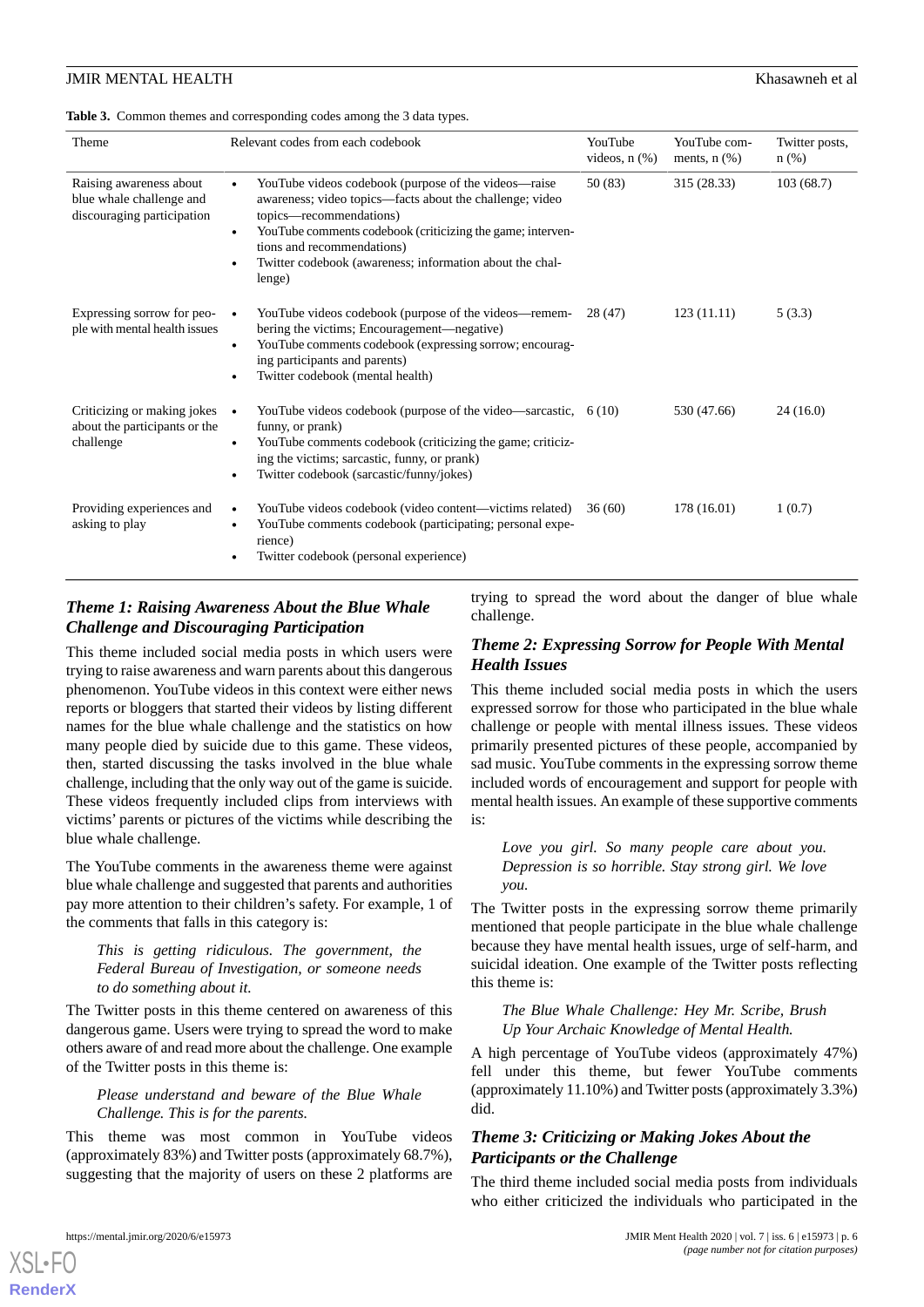blue whale challenge or made sarcastic comments about them or the challenge. The 6 YouTube videos that fell under this theme (10%) mentioned that adolescents participate in blue whale challenge just to "show off" and criticized them harshly or made sarcastic comments about them. The 511 YouTube comments in this theme (47.70%) criticized the blue whale challenge participants by saying things such as:

*People who play this game are more stupid than the game itself. How can someone lose his sense and be manipulated by others like that. Grow up guys. You have brains to think and decide what is good and what is bad for you.*

The 24 Twitter posts in the criticizing theme (16.0%) were primarily sarcastic posts about the challenge itself rather than the people who participated in it. For example, 1 of these Twitter posts is:

*Husband silently downloaded the Blue Whale Game on his wife's phone. Fifty days later the blue whale committed suicide.*

As seen in [Table 3,](#page-5-0) this theme was mainly dominant in the YouTube comments, with a few YouTube videos and Twitter posts falling under this theme.

# *Theme 4: Providing Experiences and Asking to Play*

The last theme we identified included social media posts where users spoke in detail about someone who had participated or asked to play the game themselves. The providing experiences theme was very common in the YouTube videos (60%), where these 36 videos interviewed parents and provided pictures of the participants' bodies showing instances of self-harm. This theme was slightly less common among the YouTube comments (16.00%), and these 178 comments were mainly about experiences of acquaintances or users who were asking to participate in the blue whale challenge. An example of the comments by someone asking to participate in blue whale challenge is:

#### *I want to play the Blue Whale Game. Please give me the link.*

Only 2 Twitter posts fell in the providing experience theme (approximately 0.7%), which tended to be acquaintance stories. For example, 1 user posted the following on Twitter:

*We just had a meeting here at work and this lady told us that her 10-year-old niece committed suicide because of this Blue Whale Challenge.*

A large number of YouTube videos fall under this theme, as opposed to the anecdotal YouTube comments and Twitter posts.

#### **Safe and Effective Messaging Guidelines (Research Question 2)**

Of the 60 YouTube videos evaluated based on the SPRC safe messaging guidelines, 22 (37%) adhered to fewer than 3 of the 9 safe messaging guidelines, meaning that the videos were considered more unsafe than safe. Approximately 50% (30 videos) were considered neutral, meaning they adhered to only 4-6 of the guidelines, whereas the remaining 13% (8 videos)

 $XS$  • FO **[RenderX](http://www.renderx.com/)** were considered more safe than unsafe because they adhered to 7 or more of the guidelines.

When compared with the number for views of each video, 50% (10 videos) of the top 20 viewed videos were more unsafe than safe, meaning that the videos violated at least 6 of the 9 criteria for safe and effective messaging about suicide. Only 10% (2 videos) of these 20 videos were considered more safe than unsafe, and 40% (8 videos) were considered neutral. The top 20 viewed videos had 46,099,923 views in total. Of the middle 20 most viewed videos, 30% (18 videos) were considered more unsafe than safe, 25% (15 videos) more safe than unsafe, and 45% (27 videos) neutral. The middle 20 viewed videos had 1,169,054 views in total. Of the 20 least viewed videos, 30% (18 videos) were considered more unsafe than safe, 5% (3 videos) more safe than unsafe, and 65% (39 videos) neutral. The 20 least viewed videos had only 123,450 views. All videos met at least one of the nine guidelines, and only 1 video met all 9 criteria. The total number of views for all 60 videos was 47,392,427, with the top 20 videos having 97.27% of the total views.

To better understand which guidelines were most frequently violated, we included the number of videos that violated each guideline in [Table 4](#page-7-0). The guidelines most frequently violated were "Highlight effective treatments for underlying mental health problems" and "Emphasize seeking help and provide information on where to find it." As seen in [Table 3,](#page-5-0) most YouTube videos were intended to raise awareness and warn parents and society about the blue whale challenge. It is expected and advisable for these types of videos to provide steps on how to treat such problems or information on where these details could be found, such as the National Suicide Prevention Lifeline [[74\]](#page-12-20). However, as our results indicate, these videos failed to do so.

In addition, most of the videos violated the guidelines "Avoid presenting overly detailed descriptions of suicide victims or methods of suicide," "Avoid glorifying or romanticizing suicide or people who died by suicide," and "Avoid focusing on personal details of people who died by suicide." These videos tended to include personal pictures of the victims, such as pictures of an arm with a whale carved on it. Most of the videos also mentioned that Philipp Budeikin, a 22-year-old dropout psychology student, is the curator of the challenge. They included pictures and quotes from the curator of the game, the most frequently occurring quote as:

*The people who have died by the blue whale challenge are biological waste, and I was cleaning the society from them.*

A smaller but relatively high percentage of the videos included clips from interviews with the victims' families and mock conversations between a victim and the curator showing how a person can participate in the challenge. Additionally, they mentioned that the challenge has other names, including but not limited to, *The Silent House, A Sea of Whales, Wake Me Up at 4:20 AM,* and *F57*. The majority of the videos described and provided details about the tasks and methods for attempting suicide in the challenge, including jumping off a high building, jumping in front of a train, and self-hanging. These videos also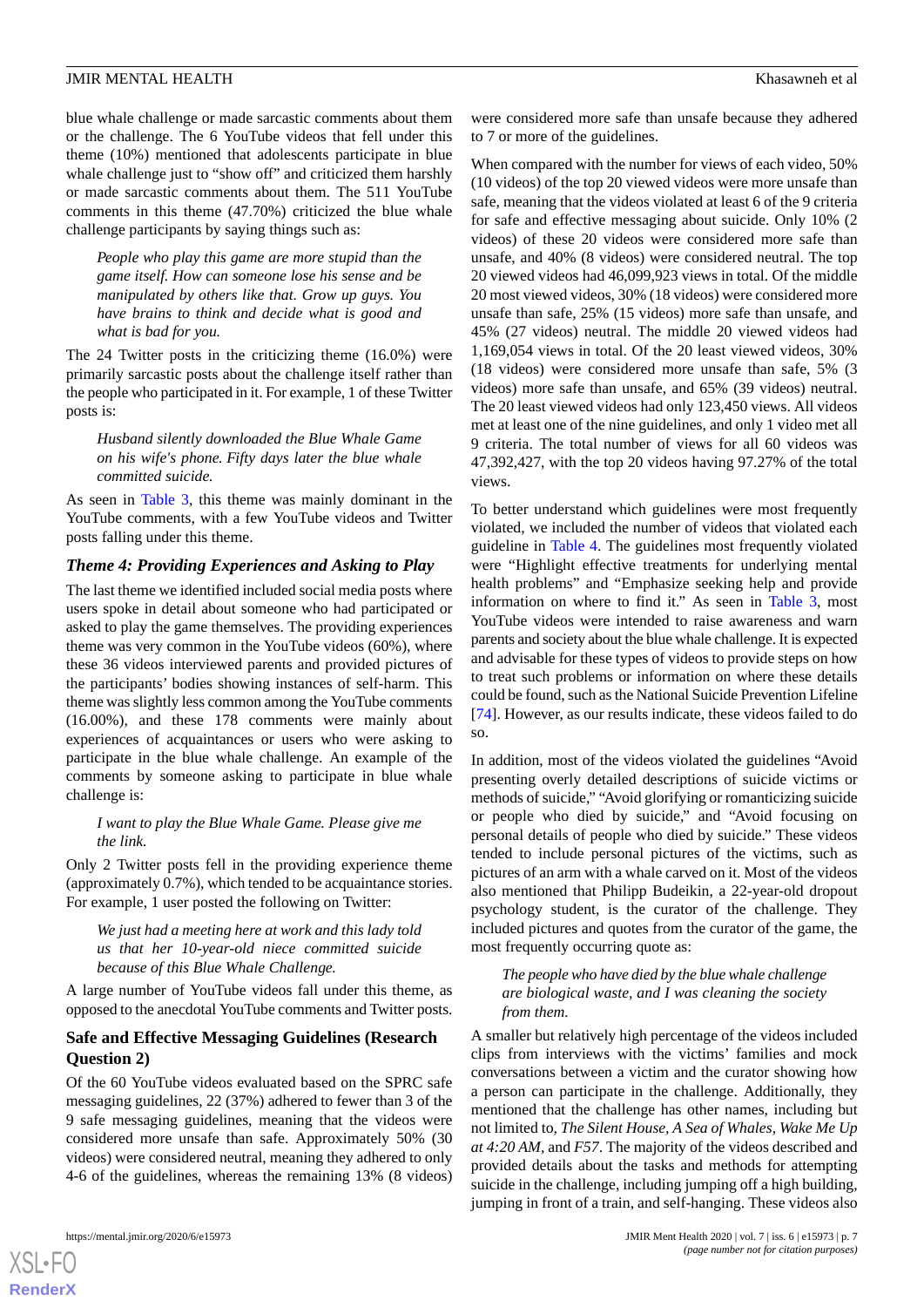mentioned specific names of suicide cultures and web-based suicide groups or forums on social media that contributed to the spread of this challenge.

Approximately 67% (40 videos) of these videos violated the guideline "Avoid normalizing suicide by presenting it as a common event." In these videos, general facts and statistics about the blue whale challenge, such as the number of suicides related to the challenge and the countries in which they occurred were provided. On the other hand, only a few videos provided support hotlines and recommendations to adolescents and parents about how to avoid this game.

<span id="page-7-0"></span>**Table 4.** Percentage of videos violating each Suicide Prevention Resource Center safe messaging guideline.

| Guideline                                                                                | Count, $n$ $(\%)$ |
|------------------------------------------------------------------------------------------|-------------------|
| Highlight effective treatments for underlying mental health problems                     | 54 (90)           |
| Emphasize seeking help and provide information on where to find it                       | 47 (78)           |
| Avoid presenting overly detailed descriptions of suicide victims or methods of suicide   | 45(75)            |
| List the warning signs as well as the risk and protective factors of suicide             | 43 (72)           |
| Avoid normalizing suicide by presenting it as a common event                             | 40(67)            |
| Avoid glorifying or romanticizing suicide or people who died by suicide                  | 36(55)            |
| Emphasize prevention                                                                     | 30(50)            |
| Avoid focusing on personal details of people who died by suicide                         | 30(50)            |
| Avoid presenting suicide as an inexplicable act or explain it as a result of stress only | 20(33)            |

# *Discussion*

#### **Overview**

To the best of our knowledge, our study is the first to systematically document the quality, portrayal, and reach of the blue whale challenge on social media. In this study, we found that it is easy for adolescents to access almost any post about the blue whale challenge on social media, as only 5 of the YouTube videos blocked minors from viewing the content. We assessed the portrayal of the blue whale challenge on social media by investigating the common themes of the videos and posts and the videos' adherence to the safe and effective messaging guidelines. We found that social media users post about blue whale challenge to raise awareness and discourage participation, to express sorrow for the participants, to criticize the participants, or to describe a relevant experience. Moreover, we found that the majority of the videos on YouTube violated at least 50% of the SPRC safe and effective messaging guidelines. In this section, we discuss in detail the themes found in the results and the potential consequences of the violated SPRC guidelines. We conclude this section by providing the design implications and recommendations to social media platforms and future directions for this research.

#### **Common Themes Across Social Media Platforms (Research Question 1)**

The raising awareness theme was the most dominant theme and included posts that were meant to raise awareness and warn parents and society about the blue whale challenge. These posts were primarily anti-blue whale challenge, as opposed to pro-blue whale challenge. This finding implies that it is difficult to find information on how to participate in blue whale challenge or prosuicide information in comparison with obtaining antisuicide information on the internet, as found in a previous study [[81\]](#page-13-2). It also implies that it is difficult to find videos from actual participants of the blue whale challenge. This finding could

 $XS$  • FO **[RenderX](http://www.renderx.com/)** partially be due to the nature of the challenge in that it encourages participants to conduct self-harm secretly.

Another topic highlighted in blue whale challenge–related social media posts was that the users felt sorrow for people who participated in blue whale challenge or people with mental illness (theme expressing sorrow for people with mental health issues). This finding parallels our first 2 implications: it is not easy to find pro-blue whale challenge information on social media and even harder to find posts from actual participants. However, posts of this kind make the viewer think that there are a significant number of others participating in the blue whale challenge. This conclusion could lead them to believe that suicide and self-harm are normal responses to common life situations (eg, stress) rather than outcomes that can be prevented [[39,](#page-11-11)[76\]](#page-12-22). On the other hand, as seen in the criticizing theme, there were many posts in which people either criticized the adolescents who participated in the blue whale challenge or made fun of them, agreeing with the purpose of the blue whale challenge to clean "society of people with mental issues." When people post critical comments about individuals with mental illness, they contribute to the stigma surrounding mental illness and discourage help-seeking behavior [[82\]](#page-13-3).

Finally, the providing experience theme showed that a large number of social media users tend to speak in detail about someone who participated in the blue whale challenge, providing their demographics or interviewing their parents or acquaintances who provide more details about the participant's personal life. This theme was also found by other researchers who examined traditional media posts about suicide [[76\]](#page-12-22). It is possible that reporting this level of detail might contribute to social modeling and contagion by leading vulnerable adolescents to feel that they are similar to the adolescents who participated in the blue whale challenge, making them more likely to participate or harm themselves [\[79](#page-13-1)].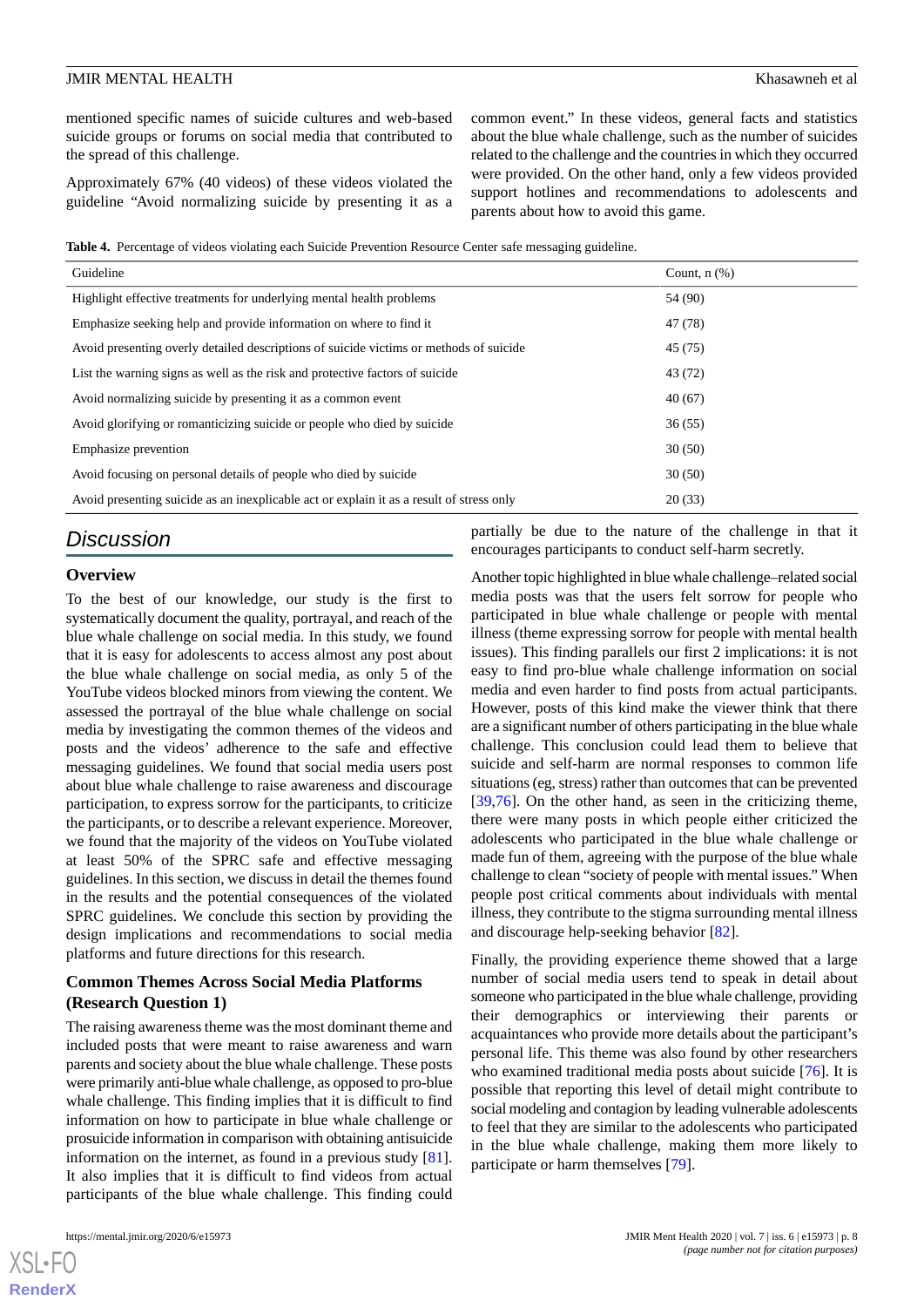# **Safe and Effective Messaging Guidelines (Research Question 2)**

We suggest that videos similar to those we examined could contribute to the spread of these risky challenges instead of meeting their intended purpose of raising awareness and decreasing participation. Most posts romanticized people who have died by following this challenge, and younger vulnerable individuals may see those victims as role models, possibly leading them to end their lives in the same way [\[76](#page-12-22),[81\]](#page-13-2). In violation of guidelines, the videos presented statistics about the number of suicides believed to be related to this challenge in a way that made suicide seem common [[77\]](#page-12-23). In addition, the videos presented extensive personal information about the people who had died by suicide while playing the blue whale challenge. They also provided detailed descriptions of the final task, including pictures of self-harm and means of suicide, material that may encourage vulnerable adolescents to consider ending their lives and provide them with methods on how to do so [\[79](#page-13-1),[80\]](#page-13-0). On the other hand, these videos both failed to emphasize prevention by highlighting effective treatments for mental health problems and failed to encourage individuals with mental health problems to seek help as well as providing information on where to find it. For these reasons, we believe that these videos could contribute to the propagation of self-injury and suicidality through social modeling and imitation [[23](#page-10-13)[,26](#page-10-15)-[28\]](#page-11-0), which is known in the literature as the suicide contagion [[29](#page-11-1)[,30](#page-11-2)]. Suicide contagion is commonly promoted through traditional media  $[33,36]$  $[33,36]$  $[33,36]$  $[33,36]$ , and we believe it is more likely to occur when social media is employed to depict self-harming behavior, as the content could easily go *viral* [[23](#page-10-13)[-25](#page-10-14)].

The SPRC safe and effective messaging guidelines are provided to help people working in suicide prevention, mental health promotion, or any other forms of media, which ensure that messages about suicide are safe, positive, and strategic [[39\]](#page-11-11). Thus, these guidelines are applicable for assessing the appropriateness and safety of the content in messages in suicide campaigns and those discussing suicide across a variety of platforms [[39](#page-11-11)[,83](#page-13-4)]. Portrayals of both suicide and self-harm on social media platforms have the ability to increase that behavior in viewers regardless of their self-harm history, making the monitoring of self-harm and suicidal content crucial [[84\]](#page-13-5). As adolescents often look for emotional support from the internet within a plethora of potentially harmful content, it is critical that web-based resources follow these guidelines, as not doing so may contribute to and/or increase the likelihood of someone with suicidal thoughts attempting suicide [[39](#page-11-11)[,77](#page-12-23)-[80\]](#page-13-0).

#### **Implications and Recommendations**

Although there are no studies investigating how portrayals of the blue whale challenge can contribute to self-harm contagion, messages on social media may affect an individual's perception, belief, or behavior regarding self-harm. There are also no studies investigating similar challenges that are said to encourage self-harm and suicidal behavior, such as the momo challenge [[85\]](#page-13-6). However, studies have clearly shown the harmful effects of newspapers, movies, and television portrayals that have led to increased rates of suicide and self-harm after violating safe

 $XS$  $\cdot$ FC **[RenderX](http://www.renderx.com/)** messaging guidelines [[33](#page-11-5)[,86](#page-13-7)-[90\]](#page-13-8). For example, Cooper et al [[87\]](#page-13-9) and Ayers et al [[88\]](#page-13-10) reported that suicide admission counts increased coinciding with the release of the Netflix series *13 Reasons Why*, which depicts suicide in a highly graphic and unsafe manner. Suicide contagion has been shown across a variety of entertainment and communication media, and social media has been the focus of recent research interest as a medium for contagion because of the ease with which harmful content can be spread [[90](#page-13-8)[-94](#page-13-11)].

As 2 of the most popular websites and social media platforms, YouTube and Twitter are potentially capable of influencing countless adolescents [[2,](#page-9-1)[56](#page-12-3),[59,](#page-12-6)[66](#page-12-12)[,95](#page-13-12),[96\]](#page-13-13). With most of the blue whale challenge-related posts on these platforms found to be potentially harmful to vulnerable populations, our findings suggest that it is urgent to monitor social media posts related to the challenge and similar self-harming challenges. The SPRC should appropriately inform social media users, particularly those with greater influence (eg, celebrities and news anchors) on how to address suicide or self-harm in a safe way to reduce contagion. This could be achieved using an algorithm that detects harmful content in the video before posting and provides recommendations to the user to edit or remove such content [[97](#page-13-14)[-100](#page-13-15)]. Although most YouTube users found the blue whale challenge to be a threat and forwarded a message as a means to warn others or speak out against it, they may unintentionally contribute to self-harm contagion. Therefore, it is critical for social media users to evaluate sources before creating and sharing information. They should also be educated on how to respond to unsafe posts and how to report such posts to social media administrators.

YouTube has the potential to become a powerful positive information dissemination platform with the contribution of mental health professionals and organizations [\[96](#page-13-13),[97\]](#page-13-14). Professionals and organizations can do so by actively participating on YouTube channels by creating and uploading videos that are safe, accurate, and trustworthy. Moreover, although only minimal barriers can realistically be applied to video uploads due to the nature of such platforms, there is a need to develop advanced algorithms and interfaces to highlight information that is safe, accurate, and trustworthy. In addition, integrating approved information available from federal agencies such as SPRC might increase the veracity and safety of information available. Greater effort is needed to educate the community about mental health and factors that could lead to self-harm, in addition to educating users on how to respond to unsafe posts. This could be accomplished by adding resources in suicide prevention campaigns or on social media platforms by providing a link on suicide-related videos to educate the public on how to identify and respond to unsafe videos. In addition, features such as crowdsourcing (obtaining information from internet users), asking users to report inaccurate and misleading information to prevent the spread of misinformation, could be integrated on social media sites.

#### **Limitations and Future Work**

There are several limitations to our study, with many related to the data used. We only studied videos and posts about blue whale challenge that are publicly available. It is possible that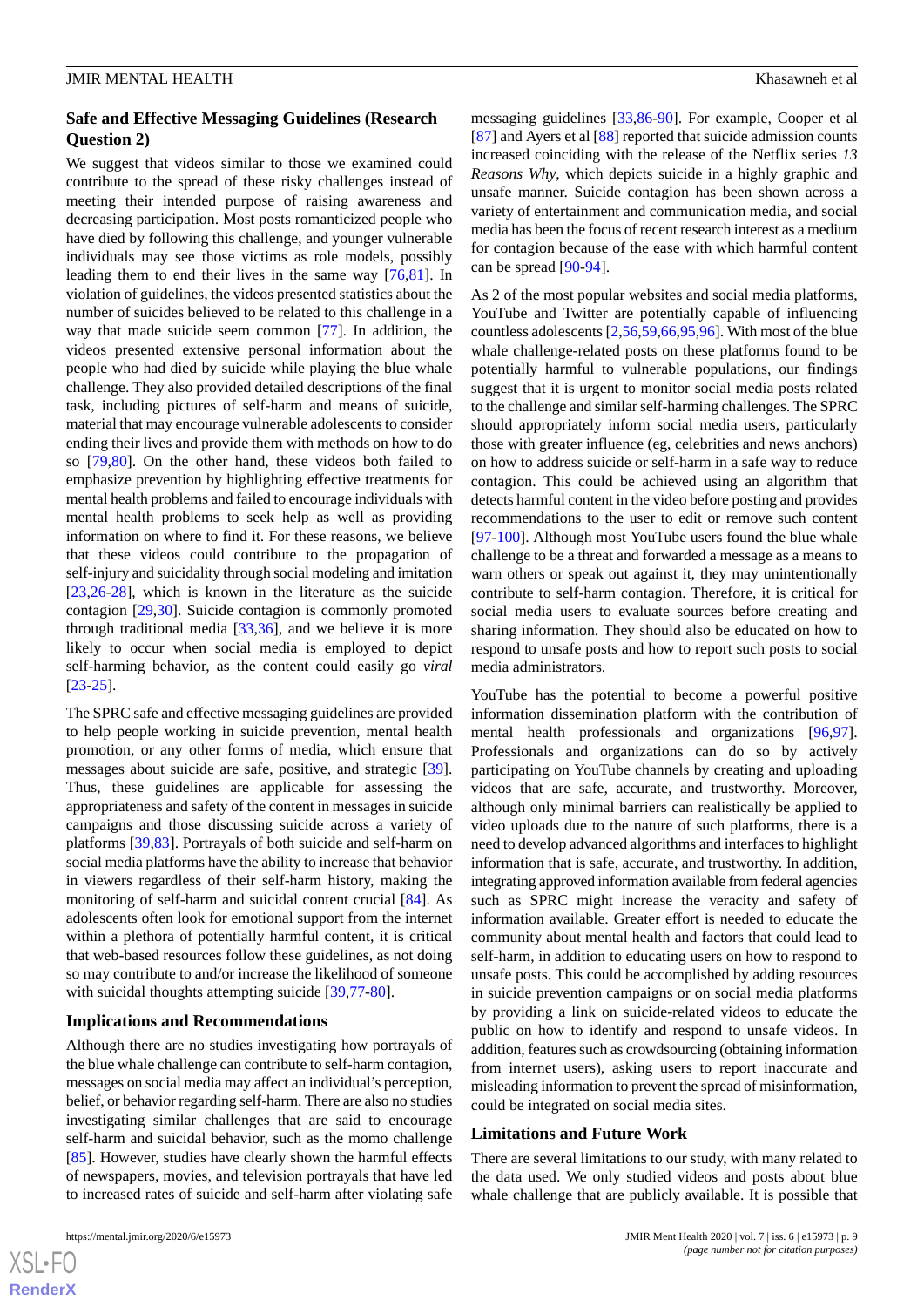more harmful videos could be posted on private pages or personal accounts. In addition, we only used hashtags that included blue whale challenge in them to collect the data. It is possible that there are unofficial hashtags that can be used by individuals at high risk of self-harm, allowing them to find related content without censorship. Additionally, the YouTube videos were selected according to their relevance to the topic based on 1 keyword. Ideally, videos should be randomly selected using several keywords and multiple hashtags. Moreover, our sample may differ from videos sampled at a subsequent time as YouTube is rapidly changing by nature. Furthermore, this study focused on 2 social media platforms, whereas people could be posting about the challenge on other platforms including, but not limited to, Facebook, VKontakte, Snapchat, and Instagram. Our study focused on 1 self-harm and suicide challenge, the blue whale challenge, although there are many other self-harm challenges such as the tide pod challenge and other suicide challenges such as the momo challenge.

Future research could include a comparison of the characteristics of posts about different challenges that exemplify various levels of self-harm to better understand the reasons for their viral spread. Understanding these factors will help build simulation models, such as agent-based models, to visualize the spread of these challenges. In addition, understanding these factors will help inform improved policies and interventions for eliminating

the spread of harmful challenges among adolescents, such as those found by Luxton et al [[47\]](#page-11-18). Integrating these policies into simulation models will help to identify the policies that are most effective in reducing these challenges with minimal cost.

#### **Conclusions**

We investigated the characteristics of YouTube and Twitter posts focusing on the blue whale challenge and the characteristics of these posts that make them potentially harmful to vulnerable populations. Through our qualitative analysis, we found that although most videos and Twitter posts attempt to raise awareness about the challenge and inform parents, they may have unintentional harmful effects as most violated the SPRC safe messaging guidelines. We conclude that safe messaging guidelines should be more widely disseminated. Our data show that the majority of posters were not professionals and were likely to violate safe messaging guidelines. More efforts are needed to disseminate and educate the average person on messaging guidelines as well as factors that encourage contagion effects.

#### **Resources for Seeking Help**

If you or a loved one has thoughts of suicide or self-harm, please contact the following resource: Suicide Prevention Hotline: 1-800-273-8255.

#### **Acknowledgments**

This work was supported by a grant from the United States National Science Foundation, Division of Information and Intelligent Systems, Cyber-Human Systems program under grant #1832904.

#### <span id="page-9-2"></span>**Conflicts of Interest**

None declared.

# **Multimedia Appendix 1**

Codebook for YouTube videos. [[PDF File \(Adobe PDF File\), 54 KB](https://jmir.org/api/download?alt_name=mental_v7i6e15973_app1.pdf&filename=97ecd47b571a2e84282cc41bb70f8ff2.pdf)-[Multimedia Appendix 1\]](https://jmir.org/api/download?alt_name=mental_v7i6e15973_app1.pdf&filename=97ecd47b571a2e84282cc41bb70f8ff2.pdf)

#### <span id="page-9-3"></span>**Multimedia Appendix 2**

Codebook for YouTube comments. [[PDF File \(Adobe PDF File\), 72 KB](https://jmir.org/api/download?alt_name=mental_v7i6e15973_app2.pdf&filename=5c63c1171934e7faa4074a3e0274b80e.pdf)-[Multimedia Appendix 2\]](https://jmir.org/api/download?alt_name=mental_v7i6e15973_app2.pdf&filename=5c63c1171934e7faa4074a3e0274b80e.pdf)

#### <span id="page-9-0"></span>**Multimedia Appendix 3**

<span id="page-9-1"></span>Codebook for Twitter posts. [[PDF File \(Adobe PDF File\), 67 KB](https://jmir.org/api/download?alt_name=mental_v7i6e15973_app3.pdf&filename=1ea8b7a1b42caceeec93d0950ba03e7a.pdf)-[Multimedia Appendix 3\]](https://jmir.org/api/download?alt_name=mental_v7i6e15973_app3.pdf&filename=1ea8b7a1b42caceeec93d0950ba03e7a.pdf)

#### **References**

- 1. Lerman BI, Lewis SP, Lumley M, Grogan GJ, Hudson CC, Johnson E. Teen depression groups on Facebook: a content analysis. J Adolesc Res 2016 Oct 22;32(6):719-741. [doi: [10.1177/0743558416673717\]](http://dx.doi.org/10.1177/0743558416673717)
- 2. Gutowski E, White A, Liang B, Diamonti A, Berado D. How stress influences purpose development: the importance of social support. J Adolesc Res 2017 Oct 30;33(5):571-597. [doi: [10.1177/0743558417737754](http://dx.doi.org/10.1177/0743558417737754)]
- 3. Subrahmanyam K, Lin G. Adolescents on the net: internet use and well-being. Adolescence 2007;42(168):659-677. [Medline: [18229503](http://www.ncbi.nlm.nih.gov/entrez/query.fcgi?cmd=Retrieve&db=PubMed&list_uids=18229503&dopt=Abstract)]
- 4. Baker R, White K. Predicting adolescents' use of social networking sites from an extended theory of planned behaviour perspective. Comput Hum Behav 2010 Nov;26(6):1591-1597 [[FREE Full text](https://www.sciencedirect.com/science/article/pii/S0747563210001780)] [doi: [10.1016/j.chb.2010.06.006](http://dx.doi.org/10.1016/j.chb.2010.06.006)]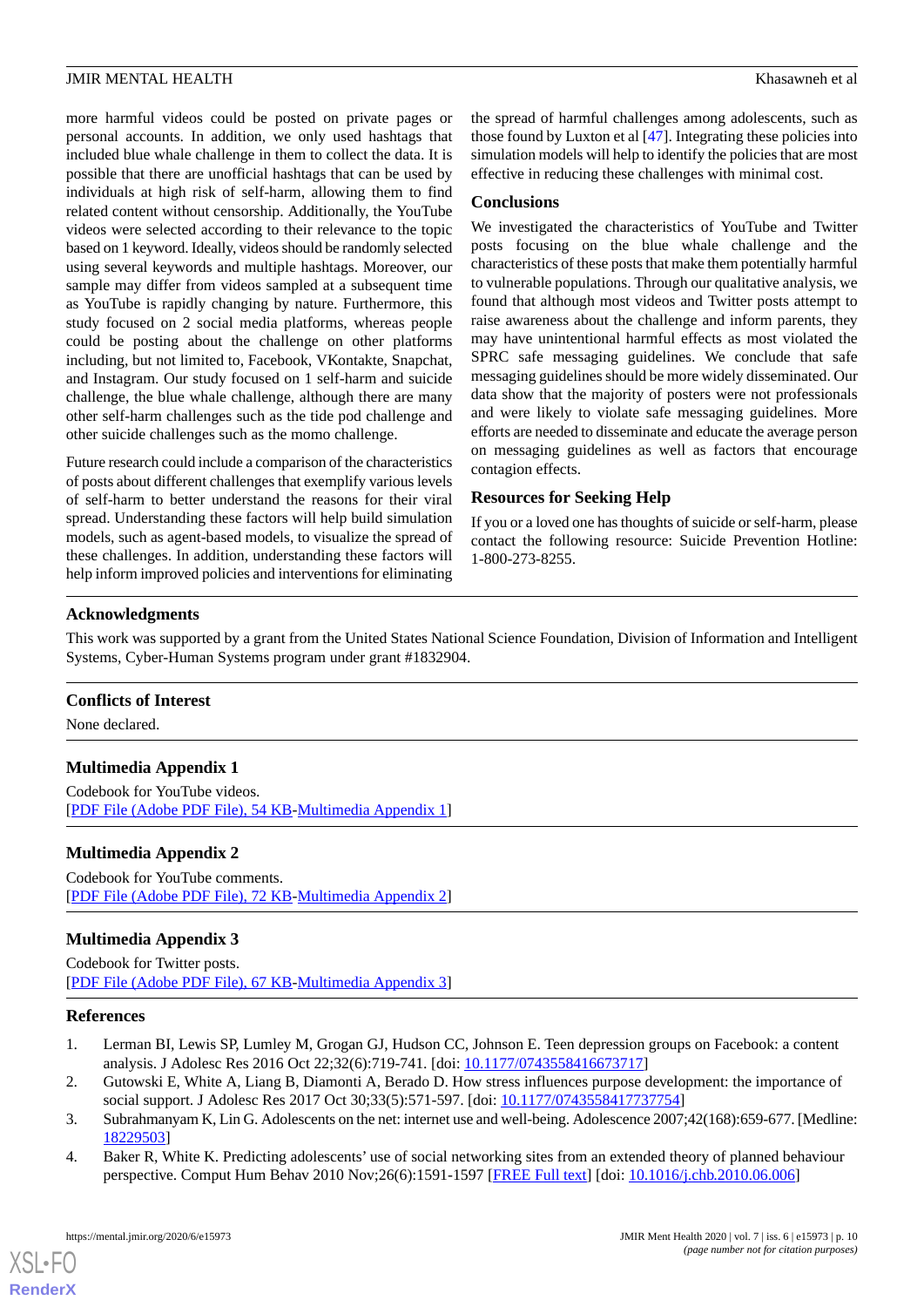- 5. Ponathil A, Agnisarman S, Khasawneh A, Narasimha S, Madathil KC. An Empirical Study Investigating the Effectiveness of Decision Aids in Supporting the Sensemaking Process on Anonymous Social Media. In: Proceedings of Human Factors and Ergonomics Society Annual Meeting. 2017 Presented at: HFES'17; October 9-13, 2017; Austin, TX p. 798-802 URL: <https://journals.sagepub.com/doi/abs/10.1177/1541931213601693> [doi: [10.1177/1541931213601693](http://dx.doi.org/10.1177/1541931213601693)]
- <span id="page-10-0"></span>6. Khasawneh A, Ponathil A, Ozkan NF, Madathil KC. How Should I Choose My Dentist? A Preliminary Study Investigating the Effectiveness of Decision Aids on Healthcare Online Review Portals. In: Proceedings of Human Factors and Ergonomics Society Annual Meeting. 2018 Presented at: HFES'18; October 1-5, 2018; Philadelphia, PA p. 1694-1698 URL: [https:/](https://journals.sagepub.com/doi/abs/10.1177/1541931218621383) [/journals.sagepub.com/doi/abs/10.1177/1541931218621383](https://journals.sagepub.com/doi/abs/10.1177/1541931218621383) [doi: [10.1177/1541931218621383](http://dx.doi.org/10.1177/1541931218621383)]
- <span id="page-10-1"></span>7. Lenhart A. Pew Research Center. 2009. Teens and Social Media: An Overview URL: [https://www.pewresearch.org/internet/](https://www.pewresearch.org/internet/2009/04/10/teens-and-social-media-an-overview/) [2009/04/10/teens-and-social-media-an-overview/](https://www.pewresearch.org/internet/2009/04/10/teens-and-social-media-an-overview/) [accessed 2020-04-20]
- <span id="page-10-2"></span>8. Anderson M, Jiang J. Pew Research Center. 2018. Teens, Social Media & Technology URL: [https://www.pewresearch.org/](https://www.pewresearch.org/internet/2018/05/31/teens-social-media-technology-2018/) [internet/2018/05/31/teens-social-media-technology-2018/](https://www.pewresearch.org/internet/2018/05/31/teens-social-media-technology-2018/) [accessed 2020-04-20]
- 9. Scharett E, Madathil K, Lopes S, Rogers H, Agnisarman S, Narasimha S, et al. An investigation of the information sought by caregivers of Alzheimer's patients on online peer support groups. Cyberpsychol Behav Soc Netw 2017 Oct;20(10):640-657. [doi: [10.1089/cyber.2017.0274\]](http://dx.doi.org/10.1089/cyber.2017.0274) [Medline: [29039697\]](http://www.ncbi.nlm.nih.gov/entrez/query.fcgi?cmd=Retrieve&db=PubMed&list_uids=29039697&dopt=Abstract)
- <span id="page-10-3"></span>10. Boyd D, Ellison N. Social network sites: definition, history, and scholarship. IEEE Eng Manag Rev 2010;38(3):16-31. [doi: [10.1109/EMR.2010.5559139\]](http://dx.doi.org/10.1109/EMR.2010.5559139)
- <span id="page-10-4"></span>11. Madathil KC, Greenstein JS, Juang KA, Neyens DM, Gramopadhye AK. An Investigation of the Informational Needs of Ovarian Cancer Patients and Their Supporters. In: Proceedings of the Human Factors and Ergonomics Society Annual Meeting. 2013 Presented at: HFES'13; September 1, 2013; San Diego, CA p. 748-752 URL: [https://journals.sagepub.com/](https://journals.sagepub.com/doi/abs/10.1177/1541931213571163) [doi/abs/10.1177/1541931213571163](https://journals.sagepub.com/doi/abs/10.1177/1541931213571163) [doi: [10.1177/1541931213571163\]](http://dx.doi.org/10.1177/1541931213571163)
- 12. Jackson S, Bailey M, Welles BF. #GirlsLikeUs: trans advocacy and community building online. New Media Soc 2017 Jun 9;20(5):1868-1888 [[FREE Full text](http://journals.sagepub.com/doi/abs/10.1177/1461444817709276)] [doi: [10.1177/1461444817709276\]](http://dx.doi.org/10.1177/1461444817709276)
- <span id="page-10-5"></span>13. Blackwell L, Hardy J, Ammari T, Veinot T, Lampe C, Schoenebeck S. LGBT Parents and Social Media: Advocacy, Privacy, and Disclosure during Shifting Social Movements. In: Proceedings of the 2016 CHI Conference on Human Factors in Computing Systems. 2016 Presented at: CHI'16; May 7-12, 2016; San Jose, USA. [doi: [10.1145/2858036.2858342](http://dx.doi.org/10.1145/2858036.2858342)]
- <span id="page-10-7"></span><span id="page-10-6"></span>14. Gonzales AL. Disadvantaged minorities' use of the internet to expand their social networks. Communic Res 2015 Jan 13;44(4):467-486 [[FREE Full text](http://journals.sagepub.com/doi/abs/10.1177/0093650214565925)] [doi: [10.1177/0093650214565925\]](http://dx.doi.org/10.1177/0093650214565925)
- <span id="page-10-8"></span>15. Lawson CE. Platform vulnerabilities: harassment and misogynoir in the digital attack on Leslie Jones. Inf Commun Soc 2018 Feb 16;21(6):818-833. [doi: [10.1080/1369118x.2018.1437203\]](http://dx.doi.org/10.1080/1369118x.2018.1437203)
- <span id="page-10-9"></span>16. Fritz N, Gonzales A. Privacy at the margins-not the normal trans story: negotiating trans narratives while crowdfunding at the margins. Int J Commun 2018;12:20 [\[FREE Full text\]](http://ijoc.org/index.php/ijoc/article/view/7049)
- 17. Wood M, Rose E, Thompson C. Viral justice: online justice-seeking, intimate partner violence and affective contagion. Theor Criminol 2018 Jan 8;23(3):375-393. [doi: [10.1177/1362480617750507](http://dx.doi.org/10.1177/1362480617750507)]
- <span id="page-10-10"></span>18. Page X, Wisniewski P, Knijnenburg B, Namara M. Social media's have-nots: an era of social disenfranchisement. Internet Res 2018 Oct 2;28(5):1253-1274 [[FREE Full text](https://www.emeraldinsight.com/doi/abs/10.1108/IntR-03-2017-0123)] [doi: [10.1108/intr-03-2017-0123](http://dx.doi.org/10.1108/intr-03-2017-0123)]
- <span id="page-10-11"></span>19. Linabary J, Corple D. Privacy for whom?: a feminist intervention in online research practice. Inf Commun Soc 2018 Feb 19;22(10):1447-1463. [doi: [10.1080/1369118X.2018.1438492\]](http://dx.doi.org/10.1080/1369118X.2018.1438492)
- <span id="page-10-12"></span>20. Flores-Yeffal N, Vidales G, Martinez G. #WakeUpAmerica, #IllegalsAreCriminals: the role of the cyber public sphere in the perpetuation of the Latino cyber-moral panic in the US. Inf Commun Soc 2017 Oct 20;22(3):402-419 [[FREE Full text](https://www.tandfonline.com/doi/abs/10.1080/1369118X.2017.1388428)] [doi: [10.1080/1369118x.2017.1388428](http://dx.doi.org/10.1080/1369118x.2017.1388428)]
- <span id="page-10-13"></span>21. Mitchell KJ, Wells M, Priebe G, Ybarra ML. Exposure to websites that encourage self-harm and suicide: prevalence rates and association with actual thoughts of self-harm and thoughts of suicide in the United States. J Adolesc 2014 Dec; 37(8): 1335-1344. [doi: 10.1016/j.adolescence. 2014.09.011] [Medline: [25313930\]](http://www.ncbi.nlm.nih.gov/entrez/query.fcgi?cmd=Retrieve&db=PubMed&list_uids=25313930&dopt=Abstract)
- <span id="page-10-17"></span>22. Guan L, Hao B, Cheng Q, Yip PS, Zhu T. Identifying chinese microblog users with high suicide probability using internet-based profile and linguistic features: classification model. JMIR Ment Health 2015;2(2):e17 [[FREE Full text](https://mental.jmir.org/2015/2/e17/)] [doi: [10.2196/mental.4227\]](http://dx.doi.org/10.2196/mental.4227) [Medline: [26543921](http://www.ncbi.nlm.nih.gov/entrez/query.fcgi?cmd=Retrieve&db=PubMed&list_uids=26543921&dopt=Abstract)]
- <span id="page-10-14"></span>23. Hilton CH. Unveiling self-harm behaviour: what can social media site Twitter tell us about self-harm? A qualitative exploration. J Clin Nurs 2017 Jun;26(11-12):1690-1704. [doi: [10.1111/jocn.13575\]](http://dx.doi.org/10.1111/jocn.13575) [Medline: [27604049](http://www.ncbi.nlm.nih.gov/entrez/query.fcgi?cmd=Retrieve&db=PubMed&list_uids=27604049&dopt=Abstract)]
- <span id="page-10-15"></span>24. Zhu L, Westers NJ, Horton SE, King JD, Diederich A, Stewart SM, et al. Frequency of exposure to and engagement in nonsuicidal self-injury among inpatient adolescents. Arch Suicide Res 2016;20(4):580-590. [doi: [10.1080/13811118.2016.1162240\]](http://dx.doi.org/10.1080/13811118.2016.1162240) [Medline: [26983456\]](http://www.ncbi.nlm.nih.gov/entrez/query.fcgi?cmd=Retrieve&db=PubMed&list_uids=26983456&dopt=Abstract)
- <span id="page-10-16"></span>25. Berry N, Bucci S, Lobban F. Use of the internet and mobile phones for self-management of severe mental health problems: qualitative study of staff views. JMIR Ment Health 2017 Nov 1;4(4):e52 [[FREE Full text\]](https://mental.jmir.org/2017/4/e52/) [doi: [10.2196/mental.8311](http://dx.doi.org/10.2196/mental.8311)] [Medline: [29092809](http://www.ncbi.nlm.nih.gov/entrez/query.fcgi?cmd=Retrieve&db=PubMed&list_uids=29092809&dopt=Abstract)]
- 26. Jarvi S, Jackson B, Swenson L, Crawford H. The impact of social contagion on non-suicidal self-injury: a review of the literature. Arch Suicide Res 2013;17(1):1-19. [doi: [10.1080/13811118.2013.748404](http://dx.doi.org/10.1080/13811118.2013.748404)] [Medline: [23387399](http://www.ncbi.nlm.nih.gov/entrez/query.fcgi?cmd=Retrieve&db=PubMed&list_uids=23387399&dopt=Abstract)]
- 27. Insel BJ, Gould MS. Impact of modeling on adolescent suicidal behavior. Psychiatr Clin North Am 2008 Jun;31(2):293-316. [doi: [10.1016/j.psc.2008.01.007](http://dx.doi.org/10.1016/j.psc.2008.01.007)] [Medline: [18439450](http://www.ncbi.nlm.nih.gov/entrez/query.fcgi?cmd=Retrieve&db=PubMed&list_uids=18439450&dopt=Abstract)]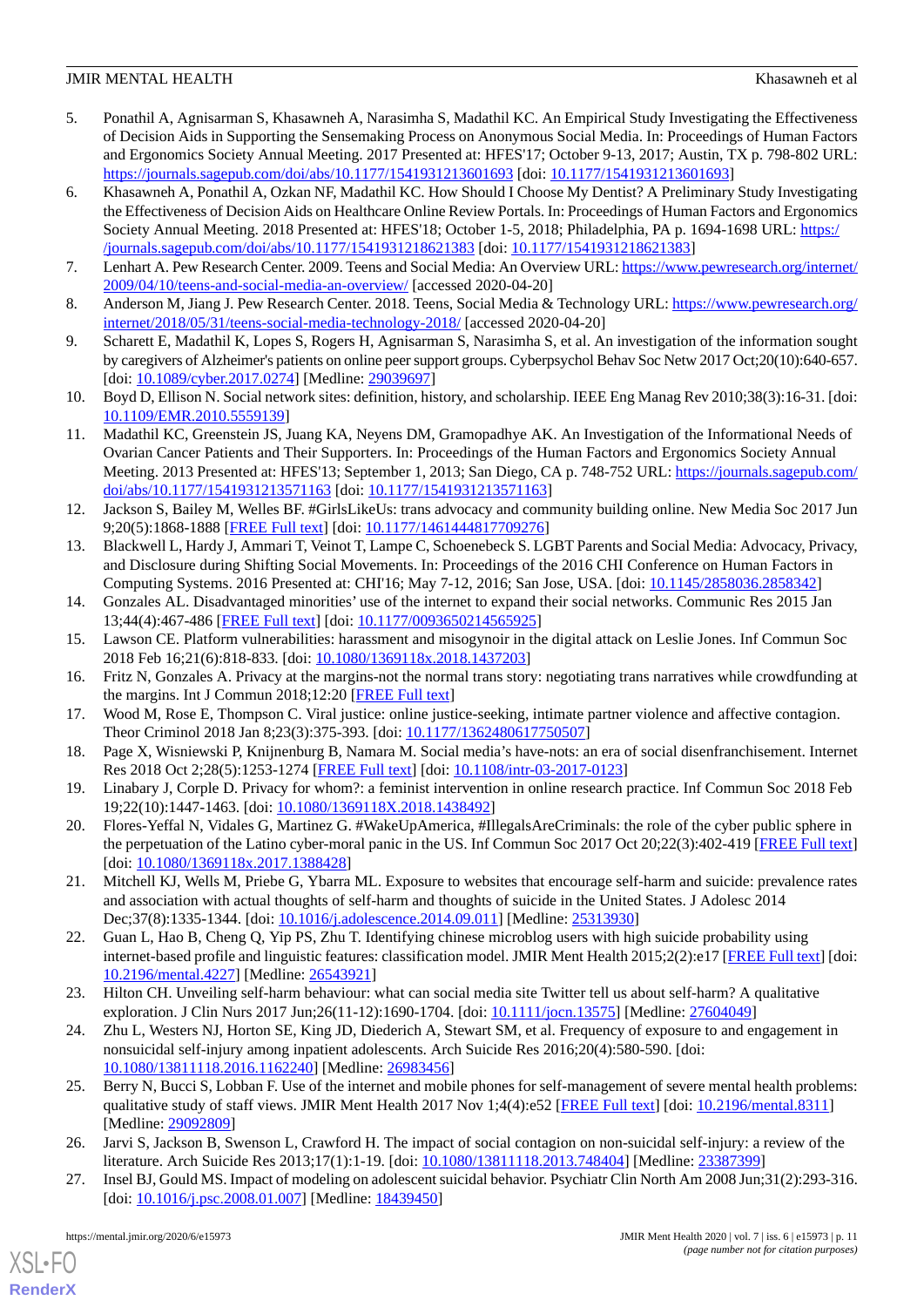- <span id="page-11-0"></span>28. Gould M, Petrie K, Kleinman M, Wallenstein S. Clustering of attempted suicide: New Zealand national data. Int J Epidemiol 1994 Dec;23(6):1185-1189. [doi: [10.1093/ije/23.6.1185](http://dx.doi.org/10.1093/ije/23.6.1185)] [Medline: [7721521\]](http://www.ncbi.nlm.nih.gov/entrez/query.fcgi?cmd=Retrieve&db=PubMed&list_uids=7721521&dopt=Abstract)
- <span id="page-11-2"></span><span id="page-11-1"></span>29. Cheng Q, Li H, Silenzio V, Caine ED. Suicide contagion: a systematic review of definitions and research utility. PLoS One 2014;9(9):e108724 [\[FREE Full text](http://dx.plos.org/10.1371/journal.pone.0108724)] [doi: [10.1371/journal.pone.0108724\]](http://dx.doi.org/10.1371/journal.pone.0108724) [Medline: [25259604\]](http://www.ncbi.nlm.nih.gov/entrez/query.fcgi?cmd=Retrieve&db=PubMed&list_uids=25259604&dopt=Abstract)
- 30. Young R, Subramanian R, Miles S, Hinnant A, Andsager JL. Social representation of cyberbullying and adolescent suicide: a mixed-method analysis of news stories. Health Commun 2017 Sep;32(9):1082-1092. [doi: [10.1080/10410236.2016.1214214\]](http://dx.doi.org/10.1080/10410236.2016.1214214) [Medline: [27566406](http://www.ncbi.nlm.nih.gov/entrez/query.fcgi?cmd=Retrieve&db=PubMed&list_uids=27566406&dopt=Abstract)]
- <span id="page-11-4"></span><span id="page-11-3"></span>31. Stack S. The effect of the media on suicide: evidence from Japan, 1955-1985. Suicide Life Threat Behav 1996;26(2):132-142. [Medline: [8840417\]](http://www.ncbi.nlm.nih.gov/entrez/query.fcgi?cmd=Retrieve&db=PubMed&list_uids=8840417&dopt=Abstract)
- <span id="page-11-5"></span>32. Stack S. The media and suicide: a nonadditive model, 1968-1980. Suicide Life Threat Behav 1993;23(1):63-66. [Medline: [8475534\]](http://www.ncbi.nlm.nih.gov/entrez/query.fcgi?cmd=Retrieve&db=PubMed&list_uids=8475534&dopt=Abstract)
- <span id="page-11-6"></span>33. Gould M, Jamieson P, Romer D. Media contagion and suicide among the young. Am Behav Sci 2016 Jul 27;46(9):1269-1284 [[FREE Full text](http://europepmc.org/abstract/MED/22973420)] [doi: [10.1177/0002764202250670\]](http://dx.doi.org/10.1177/0002764202250670)
- <span id="page-11-8"></span><span id="page-11-7"></span>34. Nock MK, Borges G, Bromet EJ, Cha CB, Kessler RC, Lee S. Suicide and suicidal behavior. Epidemiol Rev 2008;30:133-154 [[FREE Full text](http://europepmc.org/abstract/MED/18653727)] [doi: [10.1093/epirev/mxn002](http://dx.doi.org/10.1093/epirev/mxn002)] [Medline: [18653727\]](http://www.ncbi.nlm.nih.gov/entrez/query.fcgi?cmd=Retrieve&db=PubMed&list_uids=18653727&dopt=Abstract)
- 35. Purington A, Whitlock J. Non-suicidal self-injury in the media. Prev Res 2010;17(1):11-14 [\[FREE Full text\]](https://go.gale.com/ps/anonymous?id=GALE%7CA219010508&sid=googleScholar&v=2.1&it=r&linkaccess=abs&issn=10864385&p=AONE&sw=w)
- <span id="page-11-9"></span>36. Hawton K, Townsend E, Arensman E, Gunnell D, Hazell P, House A, et al. Psychosocial versus pharmacological treatments for deliberate self harm. Cochrane Database Syst Rev 2000(2):CD001764. [doi: [10.1002/14651858.CD001764\]](http://dx.doi.org/10.1002/14651858.CD001764) [Medline: [10796818](http://www.ncbi.nlm.nih.gov/entrez/query.fcgi?cmd=Retrieve&db=PubMed&list_uids=10796818&dopt=Abstract)]
- <span id="page-11-10"></span>37. Tellis GJ, MacInnis DJ, Tirunillai S, Zhang Y. What drives virality (sharing) of online digital content? The critical role of information, emotion, and brand prominence. J Mark 2019 Apr 24;83(4):1-20. [doi: [10.1177/0022242919841034](http://dx.doi.org/10.1177/0022242919841034)]
- <span id="page-11-12"></span><span id="page-11-11"></span>38. Klingle K, van Vliet KJ. Self-compassion from the adolescent perspective: a qualitative study. J Adolesc Res 2017 Aug 14;34(3):323-346. [doi: [10.1177/0743558417722768\]](http://dx.doi.org/10.1177/0743558417722768)
- 39. Suicide Prevention Resource Center. 2006. Safe and Effective Messaging for Suicide Prevention URL: [https://www.sprc.org/](https://www.sprc.org/sites/default/files/migrate/library/SafeMessagingrevised.pdf) [sites/default/files/migrate/library/SafeMessagingrevised.pdf](https://www.sprc.org/sites/default/files/migrate/library/SafeMessagingrevised.pdf) [accessed 2020-04-20]
- <span id="page-11-13"></span>40. Kramer AD, Guillory JE, Hancock JT. Experimental evidence of massive-scale emotional contagion through social networks. Proc Natl Acad Sci U S A 2014 Jun 17;111(24):8788-8790 [[FREE Full text](http://www.pnas.org/cgi/pmidlookup?view=long&pmid=24889601)] [doi: [10.1073/pnas.1320040111](http://dx.doi.org/10.1073/pnas.1320040111)] [Medline: [24889601](http://www.ncbi.nlm.nih.gov/entrez/query.fcgi?cmd=Retrieve&db=PubMed&list_uids=24889601&dopt=Abstract)]
- <span id="page-11-14"></span>41. Harris IM, Roberts LM. Exploring the use and effects of deliberate self-harm websites: an internet-based study. J Med Internet Res 2013 Dec 20;15(12):e285 [\[FREE Full text\]](https://www.jmir.org/2013/12/e285/) [doi: [10.2196/jmir.2802\]](http://dx.doi.org/10.2196/jmir.2802) [Medline: [24362563\]](http://www.ncbi.nlm.nih.gov/entrez/query.fcgi?cmd=Retrieve&db=PubMed&list_uids=24362563&dopt=Abstract)
- <span id="page-11-15"></span>42. Lachmar E, Wittenborn A, Bogen K, McCauley H. #MyDepressionLooksLike: examining public discourse about depression on Twitter. JMIR Ment Health 2017 Oct 18;4(4):e43 [\[FREE Full text](https://mental.jmir.org/2017/4/e43/)] [doi: [10.2196/mental.8141\]](http://dx.doi.org/10.2196/mental.8141) [Medline: [29046270](http://www.ncbi.nlm.nih.gov/entrez/query.fcgi?cmd=Retrieve&db=PubMed&list_uids=29046270&dopt=Abstract)]
- 43. Hilton CE. 'It's the symptom of the problem, not the problem itself': a qualitative exploration of the role of pro-anorexia websites in users' disordered eating. Issues Ment Health Nurs 2018 Oct;39(10):865-875. [doi: [10.1080/01612840.2018.1493625\]](http://dx.doi.org/10.1080/01612840.2018.1493625) [Medline: [30307783\]](http://www.ncbi.nlm.nih.gov/entrez/query.fcgi?cmd=Retrieve&db=PubMed&list_uids=30307783&dopt=Abstract)
- <span id="page-11-16"></span>44. Berrouiguet S, Larsen M, Mesmeur C, Gravey M, Billot R, Walter M, HUGOPSY Network, et al. Toward mhealth brief contact interventions in suicide prevention: case series from the suicide intervention assisted by messages (SIAM) randomized controlled trial. JMIR Mhealth Uhealth 2018 Jan 10;6(1):e8 [[FREE Full text](https://mhealth.jmir.org/2018/1/e8/)] [doi: [10.2196/mhealth.7780](http://dx.doi.org/10.2196/mhealth.7780)] [Medline: [29321126](http://www.ncbi.nlm.nih.gov/entrez/query.fcgi?cmd=Retrieve&db=PubMed&list_uids=29321126&dopt=Abstract)]
- <span id="page-11-18"></span><span id="page-11-17"></span>45. Schlichthorst M, King K, Turnure J, Sukunesan S, Phelps A, Pirkis J. Influencing the conversation about masculinity and suicide: evaluation of the man up multimedia campaign using Twitter data. JMIR Ment Health 2018 Feb 15;5(1):e14 [\[FREE](https://mental.jmir.org/2018/1/e14/) [Full text\]](https://mental.jmir.org/2018/1/e14/) [doi: [10.2196/mental.9120](http://dx.doi.org/10.2196/mental.9120)] [Medline: [29449203\]](http://www.ncbi.nlm.nih.gov/entrez/query.fcgi?cmd=Retrieve&db=PubMed&list_uids=29449203&dopt=Abstract)
- <span id="page-11-19"></span>46. Robert A, Suelves JM, Armayones M, Ashley S. Internet use and suicidal behaviors: internet as a threat or opportunity? Telemed J E Health 2015 Apr;21(4):306-311. [doi: [10.1089/tmj.2014.0129](http://dx.doi.org/10.1089/tmj.2014.0129)] [Medline: [25654489\]](http://www.ncbi.nlm.nih.gov/entrez/query.fcgi?cmd=Retrieve&db=PubMed&list_uids=25654489&dopt=Abstract)
- <span id="page-11-20"></span>47. Luxton DD, June JD, Fairall JM. Social media and suicide: a public health perspective. Am J Public Health 2012 May;102(Suppl 2):S195-S200. [doi: [10.2105/AJPH.2011.300608\]](http://dx.doi.org/10.2105/AJPH.2011.300608) [Medline: [22401525\]](http://www.ncbi.nlm.nih.gov/entrez/query.fcgi?cmd=Retrieve&db=PubMed&list_uids=22401525&dopt=Abstract)
- <span id="page-11-21"></span>48. Wong QJ, Werner-Seidler A, Torok M, van Spijker B, Calear AL, Christensen H. Service use history of individuals enrolling in a web-based suicidal ideation treatment trial: analysis of baseline data. JMIR Ment Health 2019 Apr 2;6(4):e11521 [[FREE Full text](https://mental.jmir.org/2019/4/e11521/)] [doi: [10.2196/11521\]](http://dx.doi.org/10.2196/11521) [Medline: [30938686\]](http://www.ncbi.nlm.nih.gov/entrez/query.fcgi?cmd=Retrieve&db=PubMed&list_uids=30938686&dopt=Abstract)
- <span id="page-11-23"></span><span id="page-11-22"></span>49. Livingstone S, Smith P. Annual research review: harms experienced by child users of online and mobile technologies: the nature, prevalence and management of sexual and aggressive risks in the digital age. J Child Psychol Psychiatry 2014 Jun;55(6):635-654. [doi: [10.1111/jcpp.12197](http://dx.doi.org/10.1111/jcpp.12197)] [Medline: [24438579](http://www.ncbi.nlm.nih.gov/entrez/query.fcgi?cmd=Retrieve&db=PubMed&list_uids=24438579&dopt=Abstract)]
- 50. Pater J, Mynatt E. Jessica Pater. 2017. Defining Digital Self-Harm URL: [http://jesspater.com/wp-content/uploads/2014/12/](http://jesspater.com/wp-content/uploads/2014/12/CSCW-2017-FINAL.pdf) [CSCW-2017-FINAL.pdf](http://jesspater.com/wp-content/uploads/2014/12/CSCW-2017-FINAL.pdf) [accessed 2020-04-08]
- 51. Lewis S, Seko Y. A double-edged sword: a review of benefits and risks of online nonsuicidal self-injury activities. J Clin Psychol 2016 Mar;72(3):249-262. [doi: [10.1002/jclp.22242\]](http://dx.doi.org/10.1002/jclp.22242) [Medline: [26613372](http://www.ncbi.nlm.nih.gov/entrez/query.fcgi?cmd=Retrieve&db=PubMed&list_uids=26613372&dopt=Abstract)]
- 52. Patton GC, Coffey C, Romaniuk H, Mackinnon A, Carlin JB, Degenhardt L, et al. The prognosis of common mental disorders in adolescents: a 14-year prospective cohort study. Lancet 2014 Apr 19;383(9926):1404-1411. [doi: [10.1016/S0140-6736\(13\)62116-9\]](http://dx.doi.org/10.1016/S0140-6736(13)62116-9) [Medline: [24439298](http://www.ncbi.nlm.nih.gov/entrez/query.fcgi?cmd=Retrieve&db=PubMed&list_uids=24439298&dopt=Abstract)]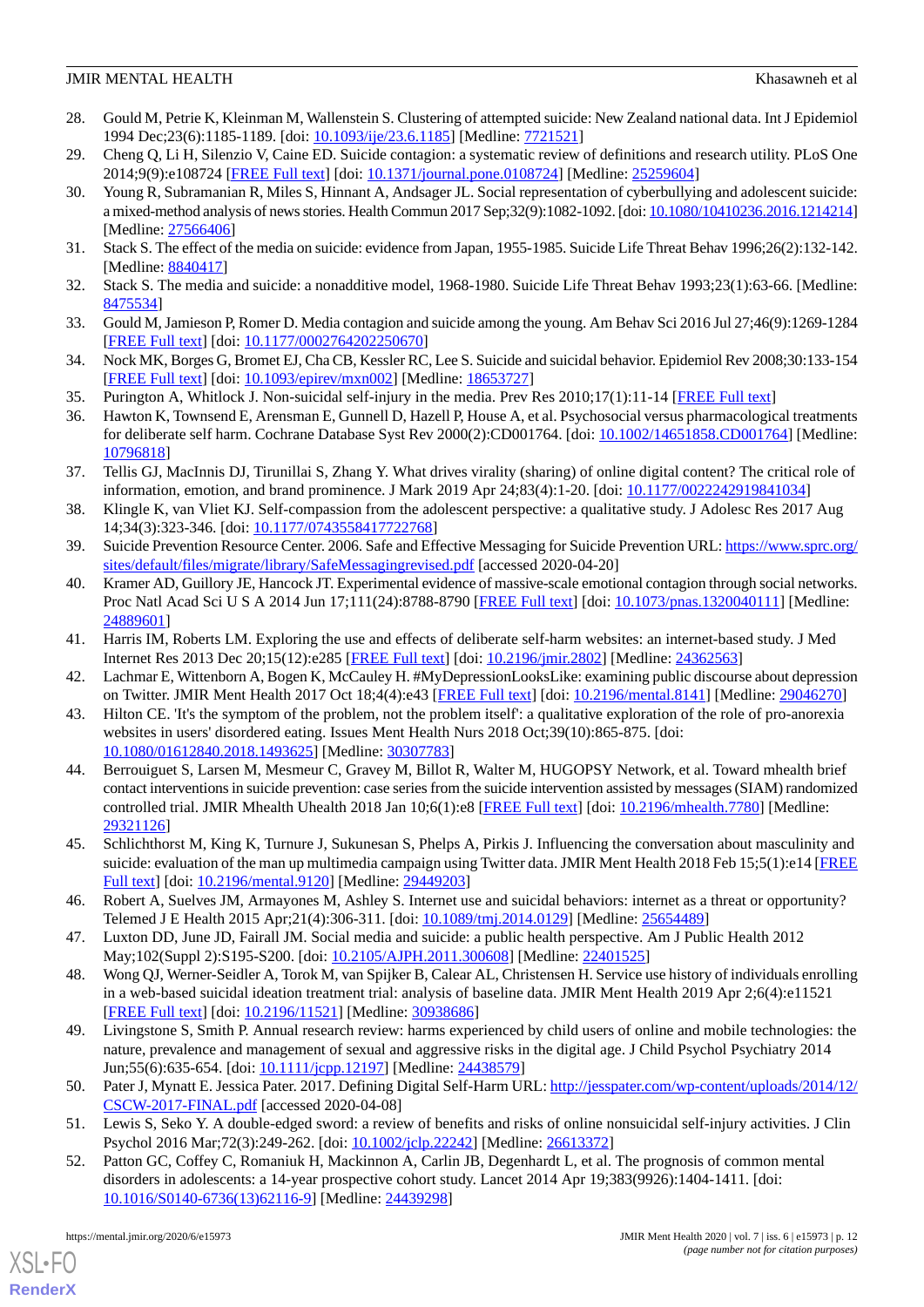- <span id="page-12-0"></span>53. Muñoz-Sánchez JL, Delgado C, Parra-Vidales E, Franco-Martín M. Facilitating factors and barriers to the use of emerging technologies for suicide prevention in Europe: multicountry exploratory study. JMIR Ment Health 2018 Jan 24;5(1):e7 [[FREE Full text](https://mental.jmir.org/2018/1/e7/)] [doi: [10.2196/mental.7784](http://dx.doi.org/10.2196/mental.7784)] [Medline: [29367183](http://www.ncbi.nlm.nih.gov/entrez/query.fcgi?cmd=Retrieve&db=PubMed&list_uids=29367183&dopt=Abstract)]
- <span id="page-12-2"></span><span id="page-12-1"></span>54. Mukhra R, Baryah N, Krishan K, Kanchan T. 'Blue whale challenge': a game or crime? Sci Eng Ethics 2019 Feb; 25(1): 285-291. [doi:  $\frac{10.1007}{s11948-017-0004-2}$ ] [Medline: [29129013](http://www.ncbi.nlm.nih.gov/entrez/query.fcgi?cmd=Retrieve&db=PubMed&list_uids=29129013&dopt=Abstract)]
- <span id="page-12-3"></span>55. Thaploo M. U4UVoice. 2017. Blue Whale: Jammu Techie Has Decoded the Mystery-5 Important Points URL: [https:/](https://u4uvoice.com/blue-whale-jammu-techie-has-decoded-the-mystery-5-important-points/) [/u4uvoice.com/blue-whale-jammu-techie-has-decoded-the-mystery-5-important-points/](https://u4uvoice.com/blue-whale-jammu-techie-has-decoded-the-mystery-5-important-points/) [accessed 2018-10-17]
- <span id="page-12-4"></span>56. Maina A. Small Business Trends. 2016. 20 Popular Social Media Sites Right Now URL: [https://smallbiztrends.com/2016/](https://smallbiztrends.com/2016/05/popular-social-media-sites.html) [05/popular-social-media-sites.html](https://smallbiztrends.com/2016/05/popular-social-media-sites.html) [accessed 2018-11-28]
- <span id="page-12-5"></span>57. Clarke V, Braun V. Teaching thematic analysis: overcoming challenges and developing strategies for effective learning. Psychologist 2013;26(2):120-123 [\[FREE Full text\]](https://uwe-repository.worktribe.com/output/937596/teaching-thematic-analysis-overcoming-challenges-and-developing-strategies-for-effective-learning)
- <span id="page-12-6"></span>58. Pater J, Haimson O, Andalibi N, Mynatt E. 'Hunger Hurts but Starving Works': Characterizing the Presentation of Eating Disorders Online. In: Proceedings of the 19th ACM Conference on Computer-Supported Cooperative Work & Social Computing. 2016 Presented at: CSCW'16; February 27-March 2, 2016; San Francisco, USA URL: [https://dl.acm.org/](https://dl.acm.org/citation.cfm?id=2820030) [citation.cfm?id=2820030](https://dl.acm.org/citation.cfm?id=2820030) [doi: [10.1145/2818048.2820030](http://dx.doi.org/10.1145/2818048.2820030)]
- <span id="page-12-7"></span>59. Pater J, Miller A, Mynatt E. This Digital Life: A Neighborhood-Based Study of Adolescents' Lives Online. In: Proceedings of the 33rd Annual ACM Conference on Human Factors in Computing Systems. 2015 Presented at: CHI'15; April 18, 2015; Seoul Republic of Korea URL:<https://dl.acm.org/citation.cfm?id=2702534> [doi: [10.1145/2702123.2702534\]](http://dx.doi.org/10.1145/2702123.2702534)
- <span id="page-12-8"></span>60. YouTube Creator Academy. Search and Discovery on YouTube URL: [https://creatoracademy.youtube.com/page/lesson/](https://creatoracademy.youtube.com/page/lesson/discovery) [discovery](https://creatoracademy.youtube.com/page/lesson/discovery) [accessed 2019-11-06]
- <span id="page-12-9"></span>61. Covington P, Adams J, Sargin E. Deep Neural Networks for YouTube Recommendations. In: Proceedings of the 10th ACM Conference on Recommender Systems. 2016 Presented at: RecSys'16; September 15-17, 2016; Boston, MA, USA. [doi: [10.1145/2959100.2959190](http://dx.doi.org/10.1145/2959100.2959190)]
- <span id="page-12-10"></span>62. Saunders B, Sim J, Kingstone T, Baker S, Waterfield J, Bartlam B, et al. Saturation in qualitative research: exploring its conceptualization and operationalization. Qual Quant 2018;52(4):1893-1907 [[FREE Full text](http://europepmc.org/abstract/MED/29937585)] [doi: [10.1007/s11135-017-0574-8\]](http://dx.doi.org/10.1007/s11135-017-0574-8) [Medline: [29937585](http://www.ncbi.nlm.nih.gov/entrez/query.fcgi?cmd=Retrieve&db=PubMed&list_uids=29937585&dopt=Abstract)]
- <span id="page-12-11"></span>63. Fusch P, Ness L. NSUWorks - Nova Southeastern University. 2015. Are We There Yet? Data Saturation in Qualitative Research URL: <http://nsuworks.nova.edu/tqr/vol20/iss9/3/> [accessed 2018-11-13]
- <span id="page-12-12"></span>64. Bromberg JE, Augustson EM, Backinger CL. Portrayal of smokeless tobacco in YouTube videos. Nicotine Tob Res 2012 Apr;14(4):455-462 [\[FREE Full text\]](http://europepmc.org/abstract/MED/22080585) [doi: [10.1093/ntr/ntr235](http://dx.doi.org/10.1093/ntr/ntr235)] [Medline: [22080585](http://www.ncbi.nlm.nih.gov/entrez/query.fcgi?cmd=Retrieve&db=PubMed&list_uids=22080585&dopt=Abstract)]
- <span id="page-12-13"></span>65. Richardson A, Vallone DM. YouTube: a promotional vehicle for little cigars and cigarillos? Tob Control 2014 Jan;23(1):21-26. [doi: [10.1136/tobaccocontrol-2012-050562](http://dx.doi.org/10.1136/tobaccocontrol-2012-050562)] [Medline: [23047887\]](http://www.ncbi.nlm.nih.gov/entrez/query.fcgi?cmd=Retrieve&db=PubMed&list_uids=23047887&dopt=Abstract)
- <span id="page-12-14"></span>66. Luo C, Zheng X, Zeng DD, Leischow S. Portrayal of electronic cigarettes on YouTube. BMC Public Health 2014 Oct 3;14:1028 [[FREE Full text](https://bmcpublichealth.biomedcentral.com/articles/10.1186/1471-2458-14-1028)] [doi: [10.1186/1471-2458-14-1028\]](http://dx.doi.org/10.1186/1471-2458-14-1028) [Medline: [25277872\]](http://www.ncbi.nlm.nih.gov/entrez/query.fcgi?cmd=Retrieve&db=PubMed&list_uids=25277872&dopt=Abstract)
- <span id="page-12-15"></span>67. Web Analytics World. Radian 6 Overview URL: [https://www.webanalyticsworld.net/](https://www.webanalyticsworld.net/analytics-measurement-and-management-tools/radian-6-overview) [analytics-measurement-and-management-tools/radian-6-overview](https://www.webanalyticsworld.net/analytics-measurement-and-management-tools/radian-6-overview) [accessed 2018-11-28]
- <span id="page-12-17"></span><span id="page-12-16"></span>68. Laine M, Frühwirth C. Monitoring Social Media: Tools, Characteristics and Implications. In: Proceedings of the International Conference of Software Business. 2010 Presented at: ICSOB'10; June 21-23, 2010; Jyväskylä, Finland. [doi: [10.1007/978-3-642-13633-7\\_19](http://dx.doi.org/10.1007/978-3-642-13633-7_19)]
- <span id="page-12-18"></span>69. Khattar A, Dabas K, Gupta K, Chopra S, Kumaraguru P. arXiv. 2018. White or Blue, The Whale gets its Vengeance: A Social Media Analysis of the Blue Whale Challenge URL:<http://arxiv.org/abs/1801.05588> [accessed 2019-09-08]
- 70. Saldana J. The Coding Manual for Qualitative Researchers. Thousand Oaks, California: Sage Publications; 2015.
- <span id="page-12-19"></span>71. ATLAS.ti: The No 1 Software for Qualitative and Mixed Methods Data Analysis. URL: <https://atlasti.com/> [accessed 2019-11-06]
- <span id="page-12-20"></span>72. Chambers DA, Pearson JL, Lubell K, Brandon S, O'brien K, Zinn J. The science of public messages for suicide prevention: a workshop summary. Suicide Life Threat Behav 2005 Apr;35(2):134-145. [doi: [10.1521/suli.35.2.134.62871\]](http://dx.doi.org/10.1521/suli.35.2.134.62871) [Medline: [15843331](http://www.ncbi.nlm.nih.gov/entrez/query.fcgi?cmd=Retrieve&db=PubMed&list_uids=15843331&dopt=Abstract)]
- <span id="page-12-22"></span><span id="page-12-21"></span>73. US Department of Health and Human Services. National Strategy for Suicide Prevention: Goals and Objectives for Action. Scotts Valley, California, US: CreateSpace Independent Publishing; 2010.
- 74. Stone DM, Simon TR, Fowler KA, Kegler SR, Yuan K, Holland KM, et al. Vital signs: trends in state suicide rates-United States, 1999-2016 and circumstances contributing to suicide-27 states, 2015. MMWR Morb Mortal Wkly Rep 2018 Jun 8;67(22):617-624 [[FREE Full text](https://doi.org/10.15585/mmwr.mm6722a1)] [doi: [10.15585/mmwr.mm6722a1\]](http://dx.doi.org/10.15585/mmwr.mm6722a1) [Medline: [29879094\]](http://www.ncbi.nlm.nih.gov/entrez/query.fcgi?cmd=Retrieve&db=PubMed&list_uids=29879094&dopt=Abstract)
- <span id="page-12-23"></span>75. Baldessarini RJ, Tondo L, Hennen J. Effects of lithium treatment and its discontinuation on suicidal behavior in bipolar manic-depressive disorders. J Clin Psychiatry 1999;60(Suppl 2):77-84; discussion 111 [\[FREE Full text](http://www.psychiatrist.com/jcp/article/pages/1999/v60s02/v60s0216.aspx)] [Medline: [10073392\]](http://www.ncbi.nlm.nih.gov/entrez/query.fcgi?cmd=Retrieve&db=PubMed&list_uids=10073392&dopt=Abstract)
- 76. Fekete S, Schmidtke A. The impact of mass media reports on suicide and attitudes toward self-destruction: previous studies and some new data from Hungary and Germany. In: Mishara BL, editor. The Impact of Suicide (Springer Series on Death and Suicide). New York, USA: Springer Publishing; 1995:142-155.
- 77. Cialdini RB. Crafting normative messages to protect the environment. Curr Dir Psychol Sci 2016 Jun 22;12(4):105-109. [doi: [10.1111/1467-8721.01242](http://dx.doi.org/10.1111/1467-8721.01242)]

 $XS$  • FO **[RenderX](http://www.renderx.com/)**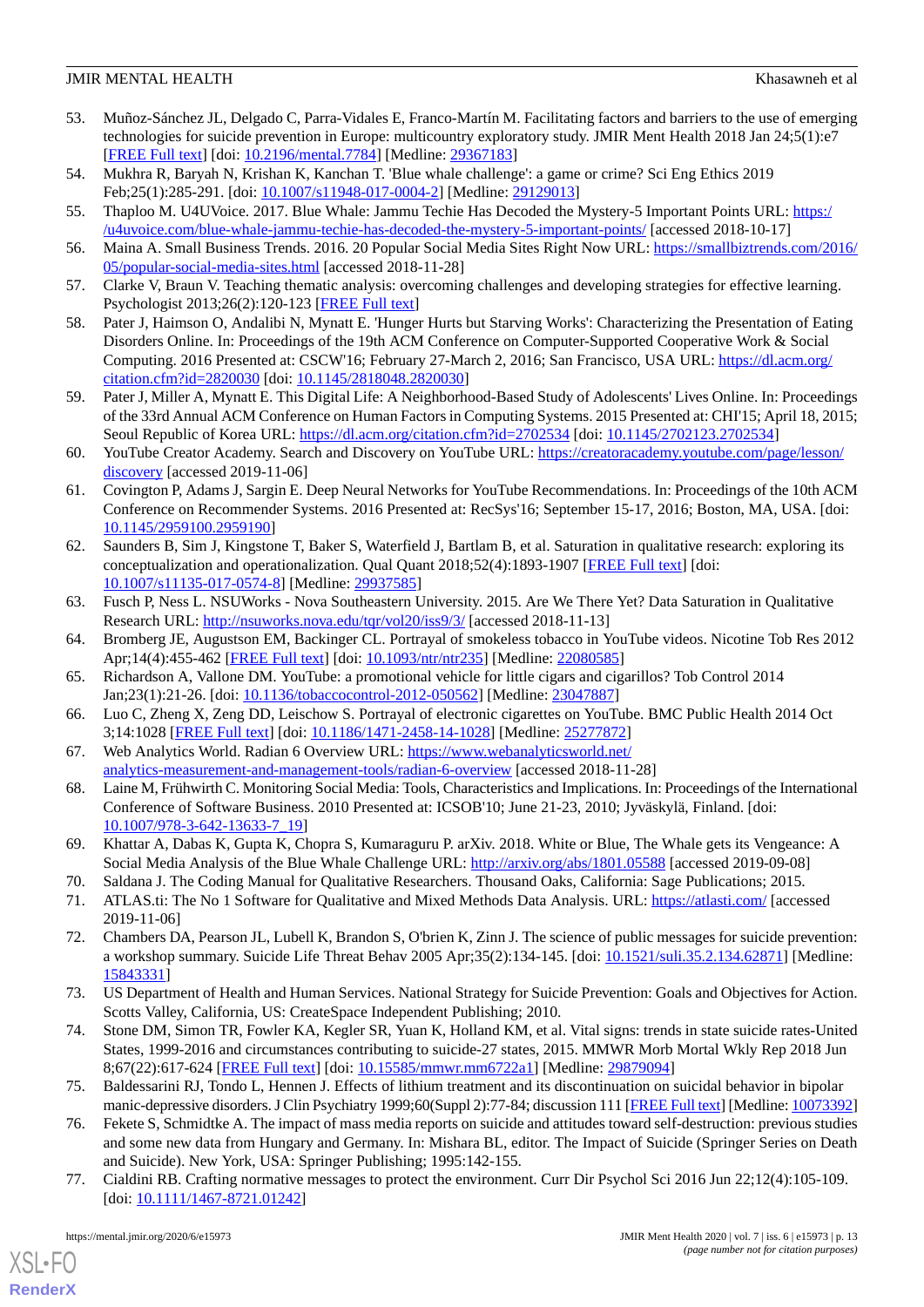- 78. Jacobs D. The Harvard Medical School Guide to Suicide Assessment and Intervention. San Francisco, California: Jossey-Bass; 1999.
- <span id="page-13-1"></span><span id="page-13-0"></span>79. Fekete S, Macsai E. Hungarian suicide models, past and present. In: Ferrari G, editor. Suicidal Behavior and Risk Factors. Bologna: Monduzzi Editore; 1990:149-156.
- <span id="page-13-2"></span>80. Sonneck G, Etzersdorfer E, Nagel-Kuess S. Imitative suicide on the Viennese subway. Soc Sci Med 1994 Feb;38(3):453-457. [doi: [10.1016/0277-9536\(94\)90447-2](http://dx.doi.org/10.1016/0277-9536(94)90447-2)] [Medline: [8153751](http://www.ncbi.nlm.nih.gov/entrez/query.fcgi?cmd=Retrieve&db=PubMed&list_uids=8153751&dopt=Abstract)]
- <span id="page-13-3"></span>81. Recupero PR, Harms SE, Noble JM. Googling suicide: surfing for suicide information on the internet. J Clin Psychiatry 2008 Jun;69(6):878-888. [Medline: [18494533](http://www.ncbi.nlm.nih.gov/entrez/query.fcgi?cmd=Retrieve&db=PubMed&list_uids=18494533&dopt=Abstract)]
- 82. Armstrong G, Vijayakumar L, Niederkrotenthaler T, Jayaseelan M, Kannan R, Pirkis J, et al. Assessing the quality of media reporting of suicide news in India against World Health Organization guidelines: a content analysis study of nine major newspapers in Tamil Nadu. Aust N Z J Psychiatry 2018 Sep;52(9):856-863. [doi: [10.1177/0004867418772343\]](http://dx.doi.org/10.1177/0004867418772343) [Medline: [29726275](http://www.ncbi.nlm.nih.gov/entrez/query.fcgi?cmd=Retrieve&db=PubMed&list_uids=29726275&dopt=Abstract)]
- <span id="page-13-5"></span><span id="page-13-4"></span>83. Noble-Carr D, Woodman E. Considering identity and meaning constructions for vulnerable young people. J Adolesc Res 2016 Dec 28;33(6):672-698. [doi: [10.1177/0743558416684952\]](http://dx.doi.org/10.1177/0743558416684952)
- <span id="page-13-6"></span>84. Gould MS, Shaffer D. The impact of suicide in television movies. Evidence of imitation. N Engl J Med 1986 Sep 11;315(11):690-694. [doi: [10.1056/NEJM198609113151107\]](http://dx.doi.org/10.1056/NEJM198609113151107) [Medline: [3748073\]](http://www.ncbi.nlm.nih.gov/entrez/query.fcgi?cmd=Retrieve&db=PubMed&list_uids=3748073&dopt=Abstract)
- <span id="page-13-7"></span>85. Lewis S. CBS News. 2019. Police Issue Warning to Parents After 'Momo Challenge' Resurfaces URL: [https://www.](https://www.cbsnews.com/news/momo-challenge-resurfaces-police-issue-warning-to-parents/) [cbsnews.com/news/momo-challenge-resurfaces-police-issue-warning-to-parents/](https://www.cbsnews.com/news/momo-challenge-resurfaces-police-issue-warning-to-parents/) [accessed 2020-02-15]
- <span id="page-13-9"></span>86. Tanner MA, Murray JA, Phillips DP. The impact of televised movies about suicide. N Engl J Med 1988 Mar 17;318(11):707-708. [doi: [10.1056/NEJM198803173181112\]](http://dx.doi.org/10.1056/NEJM198803173181112) [Medline: [3344023\]](http://www.ncbi.nlm.nih.gov/entrez/query.fcgi?cmd=Retrieve&db=PubMed&list_uids=3344023&dopt=Abstract)
- <span id="page-13-10"></span>87. Cooper Jr MT, Bard D, Wallace R, Gillaspy S, Deleon S. Suicide attempt admissions from a single children's hospital before and after the introduction of Netflix series 13 reasons why. J Adolesc Health 2018 Dec;63(6):688-693. [doi: [10.1016/j.jadohealth.2018.08.028](http://dx.doi.org/10.1016/j.jadohealth.2018.08.028)] [Medline: [30454731](http://www.ncbi.nlm.nih.gov/entrez/query.fcgi?cmd=Retrieve&db=PubMed&list_uids=30454731&dopt=Abstract)]
- 88. Ayers JW, Althouse BM, Leas EC, Dredze M, Allem J. Internet searches for suicide following the release of 13 reasons why. JAMA Intern Med 2017 Oct 1;177(10):1527-1529 [\[FREE Full text\]](http://europepmc.org/abstract/MED/28759671) [doi: [10.1001/jamainternmed.2017.3333\]](http://dx.doi.org/10.1001/jamainternmed.2017.3333) [Medline: [28759671](http://www.ncbi.nlm.nih.gov/entrez/query.fcgi?cmd=Retrieve&db=PubMed&list_uids=28759671&dopt=Abstract)]
- <span id="page-13-8"></span>89. Ortiz P, Khin EK. Traditional and new media's influence on suicidal behavior and contagion. Behav Sci Law 2018 Mar;36(2):245-256. [doi: [10.1002/bsl.2338\]](http://dx.doi.org/10.1002/bsl.2338) [Medline: [29659071](http://www.ncbi.nlm.nih.gov/entrez/query.fcgi?cmd=Retrieve&db=PubMed&list_uids=29659071&dopt=Abstract)]
- 90. Roth R, Abraham J, Zinzow H, Wisniewski P, Khasawneh A, Chalil Madathil K. Evaluating News Media Reports on the 'Blue Whale Challenge' for Adherence to Suicide Prevention Safe Messaging Guidelines. Proc. ACM Hum.-Comput. Interact 2020 May 28;4(CSCW1):1-27. [doi: [10.1145/3392831](http://dx.doi.org/10.1145/3392831)]
- 91. Arendt F, Scherr S, Till B, Prinzellner Y, Hines K, Niederkrotenthaler T. Suicide on TV: minimising the risk to vulnerable viewers. Br Med J 2017 Aug 22;358:j3876. [doi: [10.1136/bmj.j3876](http://dx.doi.org/10.1136/bmj.j3876)] [Medline: [28830886\]](http://www.ncbi.nlm.nih.gov/entrez/query.fcgi?cmd=Retrieve&db=PubMed&list_uids=28830886&dopt=Abstract)
- 92. Hong V, Ewell Foster CJ, Magness CS, McGuire TC, Smith PK, King CA. 13 reasons why: viewing patterns and perceived impact among youths at risk of suicide. Psychiatr Serv 2019 Feb 1;70(2):107-114. [doi: [10.1176/appi.ps.201800384](http://dx.doi.org/10.1176/appi.ps.201800384)] [Medline: [30453859](http://www.ncbi.nlm.nih.gov/entrez/query.fcgi?cmd=Retrieve&db=PubMed&list_uids=30453859&dopt=Abstract)]
- <span id="page-13-12"></span><span id="page-13-11"></span>93. Zimerman A, Caye A, Zimerman A, Salum GA, Passos IC, Kieling C. Revisiting the werther effect in the 21st century: bullying and suicidality among adolescents who watched 13 reasons why. J Am Acad Child Adolesc Psychiatry 2018 Aug;57(8):610-3.e2. [doi: [10.1016/j.jaac.2018.02.019\]](http://dx.doi.org/10.1016/j.jaac.2018.02.019) [Medline: [30071982\]](http://www.ncbi.nlm.nih.gov/entrez/query.fcgi?cmd=Retrieve&db=PubMed&list_uids=30071982&dopt=Abstract)
- <span id="page-13-13"></span>94. Vaterlaus JM, Tulane S, Porter BD, Beckert TE. The perceived influence of media and technology on adolescent romantic relationships. J Adolesc Res 2017 May 31;33(6):651-671. [doi: [10.1177/0743558417712611](http://dx.doi.org/10.1177/0743558417712611)]
- <span id="page-13-14"></span>95. Swendeman D, Arnold E, Harris D, Fournier J, Comulada W, Reback C, Adolescent Medicine Trials Network (ATN) CARES Team. Text-messaging, online peer support group, and coaching strategies to optimize the HIV prevention continuum for youth: protocol for a randomized controlled trial. JMIR Res Protoc 2019 Aug 9;8(8):e11165 [[FREE Full text](https://www.researchprotocols.org/2019/8/e11165/)] [doi: [10.2196/11165\]](http://dx.doi.org/10.2196/11165) [Medline: [31400109\]](http://www.ncbi.nlm.nih.gov/entrez/query.fcgi?cmd=Retrieve&db=PubMed&list_uids=31400109&dopt=Abstract)
- 96. Madathil KC, Rivera-Rodriguez AJ, Greenstein JS, Gramopadhye AK. Healthcare information on YouTube: a systematic review. Health Informatics J 2015 Sep;21(3):173-194. [doi: [10.1177/1460458213512220\]](http://dx.doi.org/10.1177/1460458213512220) [Medline: [24670899](http://www.ncbi.nlm.nih.gov/entrez/query.fcgi?cmd=Retrieve&db=PubMed&list_uids=24670899&dopt=Abstract)]
- 97. Khasawneh A, Madathil KC, Dixon E, Wisniewski P, Zinzow H, Roth R. An Investigation on the Portrayal of Blue Whale Challenge on YouTube and Twitter. In: Proceedings of the Human Factors and Ergonomics Society Annual Meeting. 2019 Presented at: HFES'19; October 28-November 1, 2019; Seattle, WA p. 887-888. [doi: [10.1177/1071181319631179\]](http://dx.doi.org/10.1177/1071181319631179)
- <span id="page-13-15"></span>98. Khasawneh A. Tiger Prints. 2019. Systems Engineering Approaches to Minimize the Viral Spread of Social Media Challenges URL: [https://tigerprints.clemson.edu/all\\_dissertations/2526](https://tigerprints.clemson.edu/all_dissertations/2526) [accessed 2020-04-20]
- 99. Khasawneh K, Ozsoy M, Donovick C, Ghazaleh NA, Ponomarev D. EnsembleHMD: accurate hardware malware detectors with specialized ensemble classifiers. IEEE Trans Dependable and Secure Comput 2018:1-1 (forthcoming)(forthcoming) [[FREE Full text](https://ieeexplore.ieee.org/abstract/document/8280556/)] [doi: [10.1109/TDSC.2018.2801858](http://dx.doi.org/10.1109/TDSC.2018.2801858)]
- 100. Khasawneh K, Ozsoy M, Donovick C. Ensemble Learning for Low-Level Hardware-Supported Malware Detection. In: Proceedings of the International Symposium on Recent Advances in Intrusion Detection. 2015 Presented at: RAID'15; November 2-4, 2015; Kyoto, Japan p. 2-24 URL: [https://link.springer.com/chapter/10.1007/978-3-319-26362-5\\_](https://link.springer.com/chapter/10.1007/978-3-319-26362-5_) [doi: [10.1007/978-3-319-26362-5\\_1](http://dx.doi.org/10.1007/978-3-319-26362-5_1)]